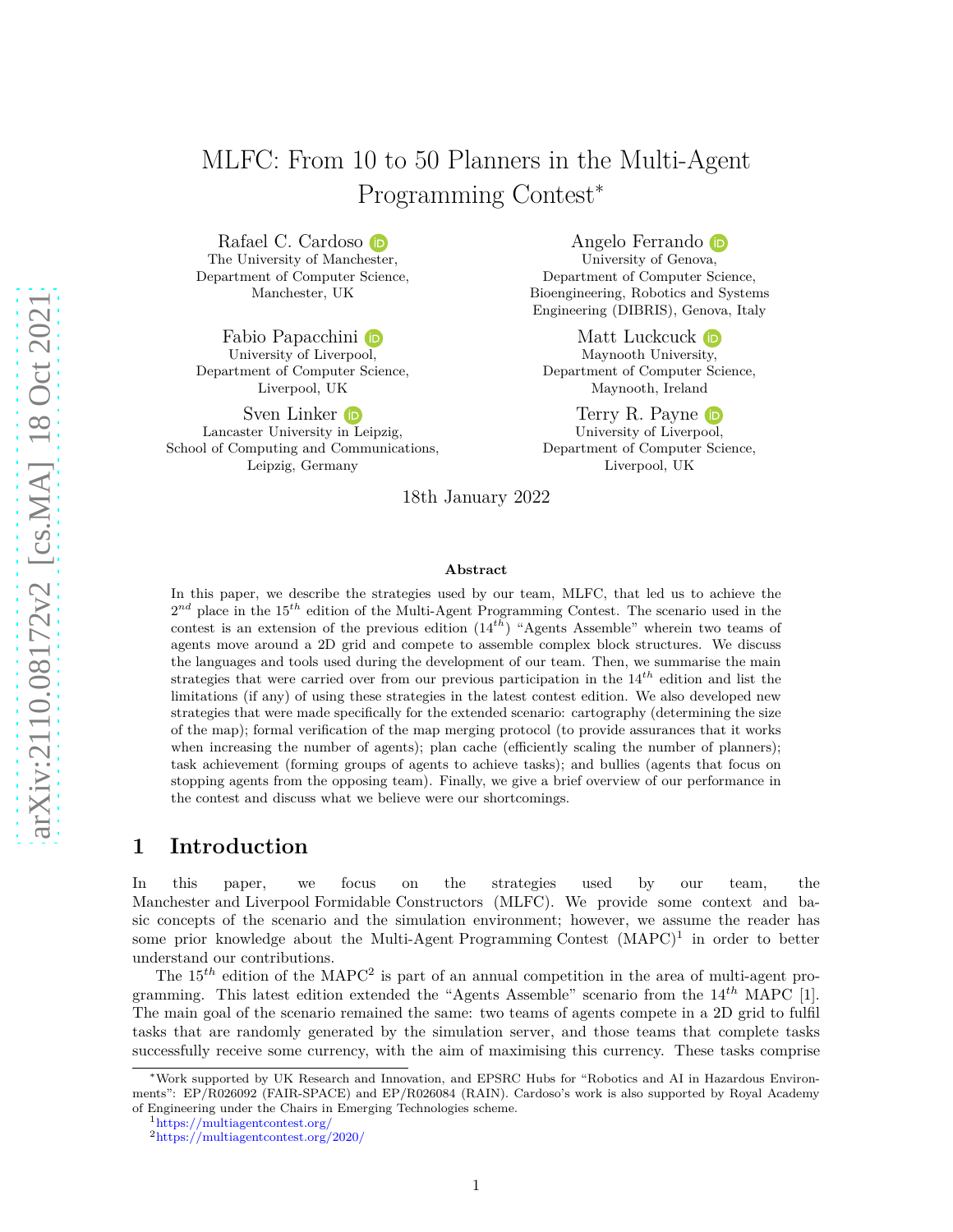assembling and delivering complex block structures of random size, and possibly requiring blocks of different types. A match starts once both teams have connected to the server, and then it proceeds synchronously with each simulation step having a 4 second timeout for agents to submit their actions for that step. A match has 3 rounds, with each round having a random configuration of the servers parameters (different grids, task size, etc.).

The most notable changes to the latest edition of the MAPC include:

- 1. A circular (i.e., borderless and continuous) grid map; e.g., in a 50x50 grid, if an agent at cell 0,0 (i.e., in the top left corner) moves up, it would arrive in cell 0,49 (i.e., the bottom left corner);
- 2. An increase in the number of agents for each round: 15, 30, and 50 for rounds 1, 2, and 3 respectively (previously this was 10 for all rounds);
- 3. The addition of a new type of facility called *taskboards*, such that an agent is required to be near a taskboard to accept a task. The same agent must also submit the completed task to the server (previously tasks did not need to be accepted and any agent could submit the task).

Our team, MLFC[3](#page-1-0) , achieved second place in the 15*th* MAPC. A prior incarnation of the team, Liverpool Formidable Constructors (LFC), had participated in the previous edition of the competition and won first place. We therefore recapitulate the main strategies used in that edition that were also useful in the new edition of the contest, although for a more comprehensive explanation we refer the reader to [\[9\]](#page-17-0), which has a complete description of the approach taken by LFC. The main contribution of this work is in the description of the new strategies that were developed specifically for the 15*th* MAPC. These strategies include: *cartography* – this tackles extension (1) to make our agents capable of discovering the size of the map (information that is unknown during a match); *verification of map merging* – in order to increase the confidence that our previous strategy for merging map information works well when scaling the number of agents, we performed a formal verification of our protocol (thus addressing extension (2)); *plan cache* – our previous strategy of using automated planners to plan the movement of our agents in the grid had to be adapted to cope with extension (2); *achieving tasks* – small changes were necessary to address extension (3), but a number of more significant modifications were required to make efficiency improvements necessary due to extension (2); and *bullies* – the additional agents from extension (2) allowed us to focus some of them to the task of disrupting the activities of the opposing team.

The remainder of the paper is organised as follows. Section [2](#page-1-1) lists the languages, tools, and IDEs used during the development of our team. In Section [3](#page-2-0) we summarise the main strategies that were imported from our previous participation as team LFC, which is followed by Section [4](#page-6-0) where we describe the new strategies that tackle the main extensions of the scenario. Section [5](#page-11-0) contains a brief account of our performance in the matches, and in Section [6](#page-12-0) we present the responses to a questionnaire created by the contest organisers. Finally, Section [7](#page-16-1) concludes the paper with an overview of our participation in the 15*th* MAPC.

# <span id="page-1-1"></span>**2 Languages and Tools**

For our submission to the 15*th* edition of the MAPC, we used the same set of languages, tools, and IDEs to develop MLFC as when we developed LFC with one exception; an additional tool for formal verification. The agents, environment, and organisation were all developed in the JaCaMo framework for multi-agent oriented programming. The IDE used was Eclipse with the JaCaMo Eclipse plugin, whereas the automated planner used was the Fast Downward (FD) planning system. To facilitate the formal verification of the protocol used for map merging. The Communicating Sequential Processes (CSP) formal language was used to verify the correctness of the protocol used for map merging; this involved using a new tool — the Failures-Divergences Refinement (FDR) model checker.

JaCaMo<sup>[4](#page-1-2)</sup> [\[3,](#page-16-2) [4\]](#page-16-3) is a framework for developing multi-agent systems based on the multi-agent oriented programming paradigm. Unlike the more traditional agent-based languages and tools, JaCaMo

<sup>3</sup>The source code for MLFC is available and can be downloaded from the following URL: <https://github.com/autonomy-and-verification-uol/mapc2020-lfc>

<span id="page-1-2"></span><span id="page-1-0"></span><sup>4</sup><http://jacamo.sourceforge.net/>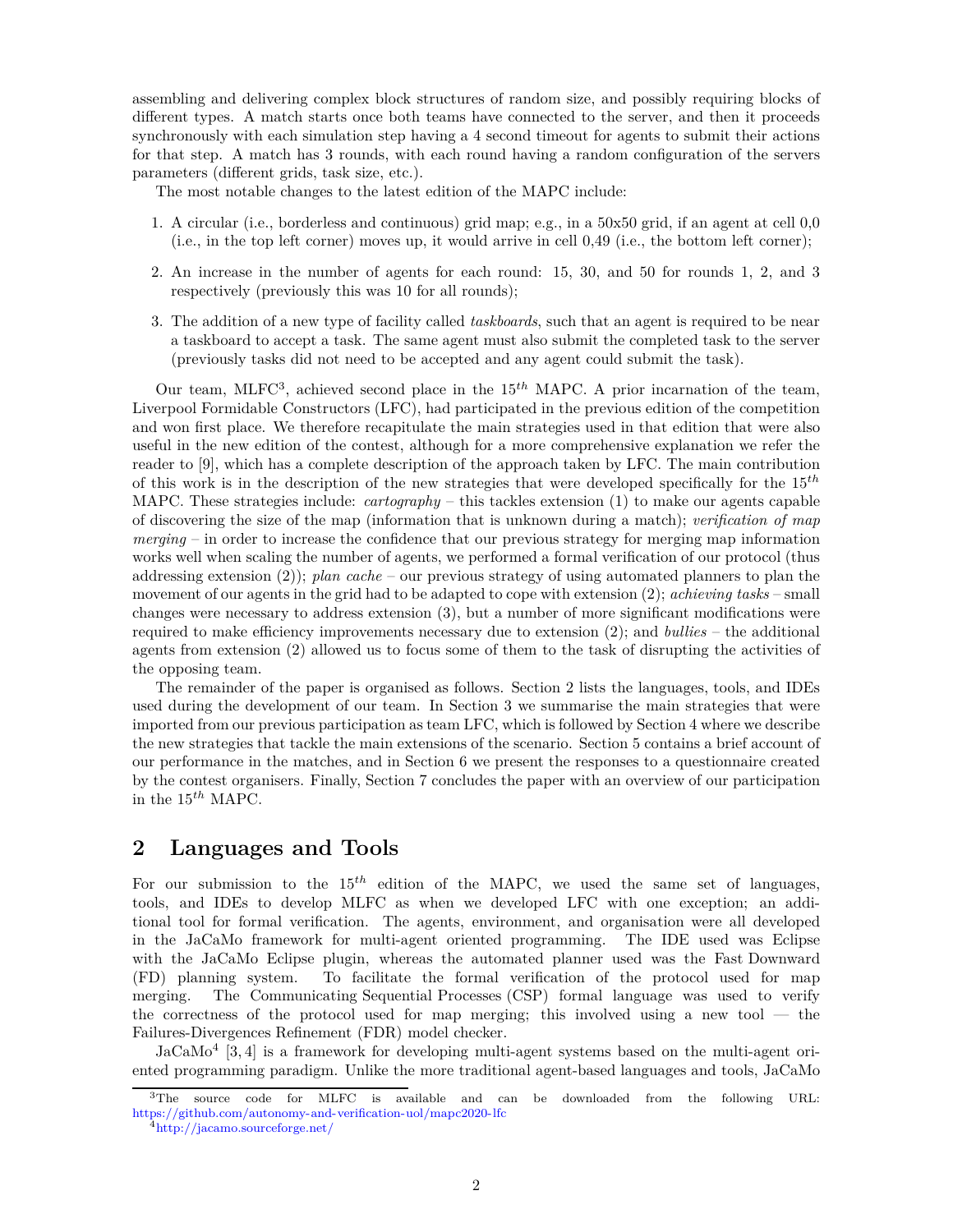models both the environment and the organisation as first class abstractions at the same level as agents, through the use of three complementary approaches: *Jason*, *CArtAgO* and *Moise*. Jason [\[5\]](#page-16-4) is the language used to program the agents based in the Belief Desire Intention (BDI) model [\[6,](#page-16-5) [17,](#page-17-1) [18\]](#page-17-2); CArtAgO [\[19\]](#page-17-3) is used to program the environment in the Java programming language through the representation of artifacts; and Moise [\[14\]](#page-17-4) is used to model the organisation into three different dimensions: structural (roles and groups), functional (goals, missions, and schemes), and normative (norms and obligations). JaCaMo combines these three technologies seamlessly into one integrated framework.

The base structure of our code remained unchanged from our participation as team LFC in the previous edition. Each agent has its own artifact which acts as a client to communicate with the competition server. Additionally, we have a team artifact that is used as a blackboard to share specific information with all of the agents in our team. Although we are only using the structural dimension of Moise, we expanded the roles used in MLFC and added automated plans for changing roles without losing track of what the agent was doing in its previous role.

Fast Downward<sup>[5](#page-2-1)</sup> [\[11](#page-17-5)[,12\]](#page-17-6) is a well known automated planner that is still being used as a base planning system for many teams that participate in the International Planning Competition<sup>[6](#page-2-2)</sup>. The planner takes as input a domain and a problem specification, written in the Planning Domain Definition Language (PDDL) [\[16\]](#page-17-7), and generates a solution as output. Our representation remains the same as last time: the domain is created at design time and remains static at run-time, whereas the problem is compiled at runtime and includes only those 61 cells that are observable by the agent that invokes the planner.

CSP [\[13\]](#page-17-8) is a formal language designed for specifying concurrent communicating systems. A CSP specification is built out of *processes*, which describe the sequence of *events* that occur as the system evolves. An event is a communication on a *channel* which may declare typed parameters, such that the events occurring on the channel must be composed of parameters matching the channel's type(s). Processes can be offered in sequence, as a choice, or in parallel. Parallel processes may cooperate on a set of channels; they are said to synchronise on the events on these channels, meaning that the events must occur simultaneously in both processes. This is how CSP processes communicate with each other, but it is important to note that a process that is not in parallel with another may perform events without requiring another process to 'receive' them. We used CSP to model our protocol for merging the map information of our agents.

FDR [\[10\]](#page-17-9) is a model checker for CSP specifications, which contains various built-in assertions such as deadlock and divergence (livelock) freedom. FDR also includes the Probe tool, which allows the user to step through the available events in the specification. We summarise how we used FDR to formally verify the map merge protocol in Section [4.2,](#page-7-0) and a full description can be found in [\[15\]](#page-17-10).

# <span id="page-2-0"></span>**3 Main Strategies taken from the 14th MAPC**

In this section we summarise the three main strategies that we previously used as team LFC in the 14*th* MAPC and that are broadly used (mostly unchanged) in the 15*th* MAPC. These three main strategies comprise: 1) *agent identification*, for identifying other teammates when they are encountered in the grid; 2) *building a map*, how to mutually build and share map information between the team; and 3) *planning*, using an automated planner to perform optimal planning based on the observable environment of the agent. Other simpler/smaller strategies continue to be used (for example, exploration strategies and their termination conditions); however, they are not relevant to the new strategies discussed in the next section and thus have been omitted here. Full details of all of the strategies used in the  $14^{th}$  MAPC can be found in [\[9\]](#page-17-0).

# <span id="page-2-3"></span>**3.1 Agent Identification**

As agents do not possess information regarding the identity of other agents at the beginning of each round, they first need to identify their teammates in order to cooperate. Thus, as each agent observes another, it can only recognise whether that agent is a member of its own team (i.e., it does not know which agent it is). One of the first challenges each agent faces, therefore, is one of *agent identification*: when an agent meets another member of its team, it has to try to determine exactly which of its teammates the agent is.

<sup>5</sup><http://www.fast-downward.org/>

<span id="page-2-2"></span><span id="page-2-1"></span><sup>6</sup><https://www.icaps-conference.org/competitions/>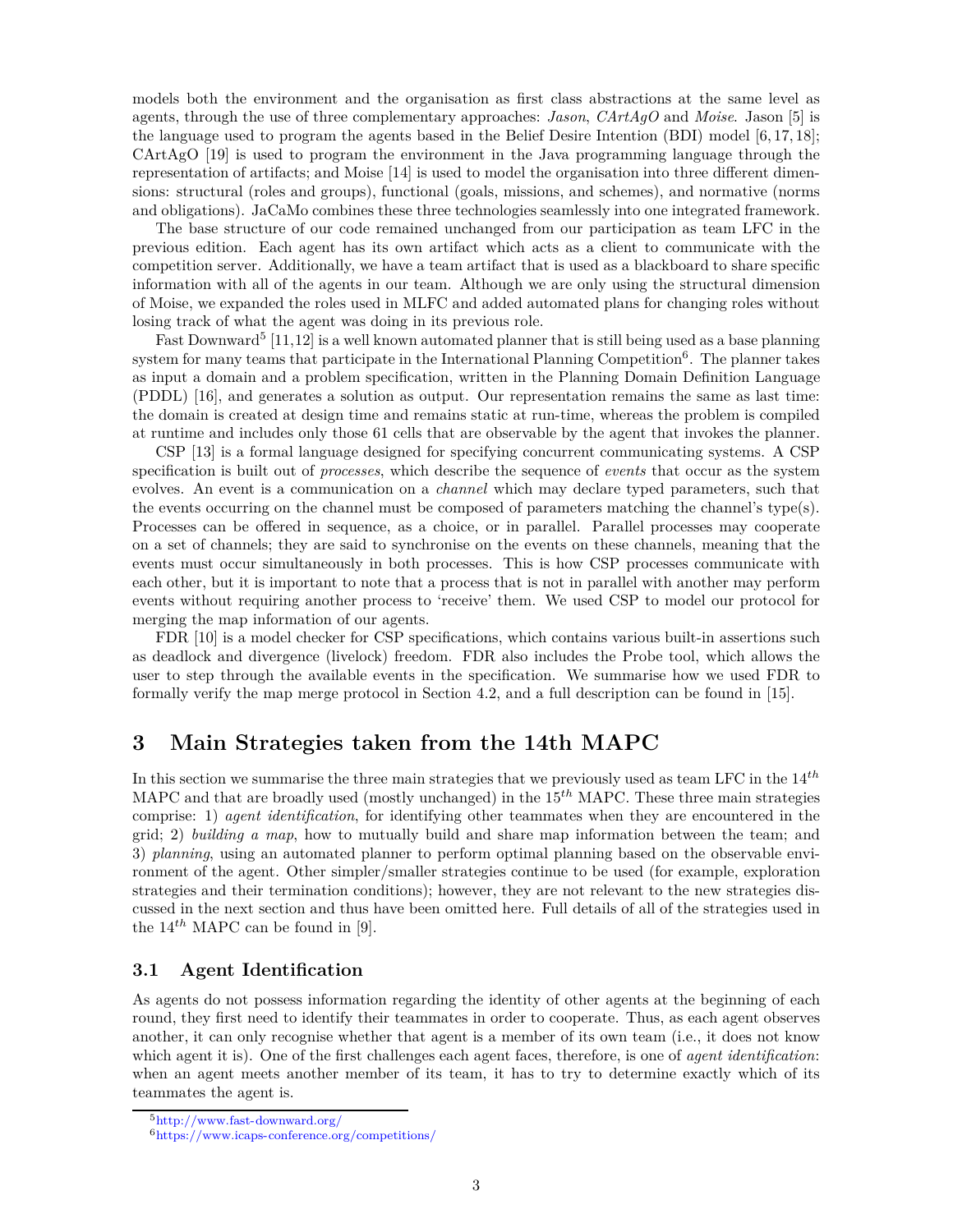Fortunately, the identification process is not influenced by having a circular map; in fact, the agents only require local information to identify the other members of their team. As all of the information used falls within the agent's observable environment, all coordinates used can be relative to the agent. Thus, it does not matter if some of the positions span across the edges of what would normally be a border. This allows us to reuse the same identification process that we previously used in [\[9\]](#page-17-0). In the following, we summarise the main aspects and features of this process, and then provide a simple example of agent identification in practice.

At the beginning of a step, each agent perceives its environment, through the receipt of a set of *perceptions* from the server. These perceptions are checked by the agent to recognise if there are any observed unknown entities which could be part of its team. If this is the case, a broadcast message is triggered by the agent to ask all of the other agents in its team to communicate the details of what they can currently observe in their respective local environments during that time step. Each agent that receives such a broadcast message has to reply with a list containing all the *thing* perceptions it has (i.e., the objects seen by the agent). This list of *things* is then used by the agent to understand if some agent that it currently observes is the same as that which sent the reply.

This can be done in two steps. First, by determining if the replying agent observes an unknown entity in some position that would correlate with the requesting agent; in which case, the agents may be looking at each other. To verify this, the second identification step consists of checking if there is also a correlation with all of the other *things* observed by the requesting agent (and their relative positions) with those observed by the responding agent. If this is the case, it means that not only the two agents are seeing each other, but that all of the *things* in their local environment coincide. This allows the agent to conclude the identification of another team member. Note that this process may generate false positives; for example if multiple agents are in the same exact formation (seeing the same objects, etc.). When this happens, the unknown entity is identified with multiple identifiers (i.e., where one of them is the right one, but it is unclear which of these it is); thus, the identification process fails and the agent is not identified. Because of this, the identification process needs to be constantly reapplied in subsequent simulation steps until all agents are identified.



<span id="page-3-0"></span>Figure 1: Identification example with two agents  $A_5$  and  $A_3$ , a dispenser of type '*b*2', and black shaded cells representing obstacles.

To better illustrate how the identification process works, we give a simple example (Figure [1\)](#page-3-0), where we have two agents on the same team:  $A_5$  and  $A_3$ . For the sake of simplicity, we focus on the identification process on  $A_5$ 's side (for  $A_3$  it is symmetric). In this example, we assume that  $A_5$  has not identified *A*<sup>3</sup> yet, and when the belief thing(4, 0, entity, "A") is added to its belief base, it broadcasts an identification request to each agent in its team. When *A*<sup>3</sup> receives this request, it sends to  $A_5$  the list of things it is currently seeing: [thing(-4, 0, entity, "A"), thing(-3, -2, dispenser, b2)]. With this information, *A*<sup>5</sup> first checks whether there is an entity in the list with coordinates  $(X, Y)$ , and a corresponding entity in its belief base with symmetric coordinates  $(-X, -Y)$ . In this example, this is satisfied since thing( $-4$ , 0, entity, "A") is indeed in the list returned by *A*3. Moreover, in *A*5's belief base we find thing(4, 0, entity, "A") in the corresponding symmetric position. Thus, it is possible that the agent in  $A_5$ 's local observable environment is in fact  $A_3$ . In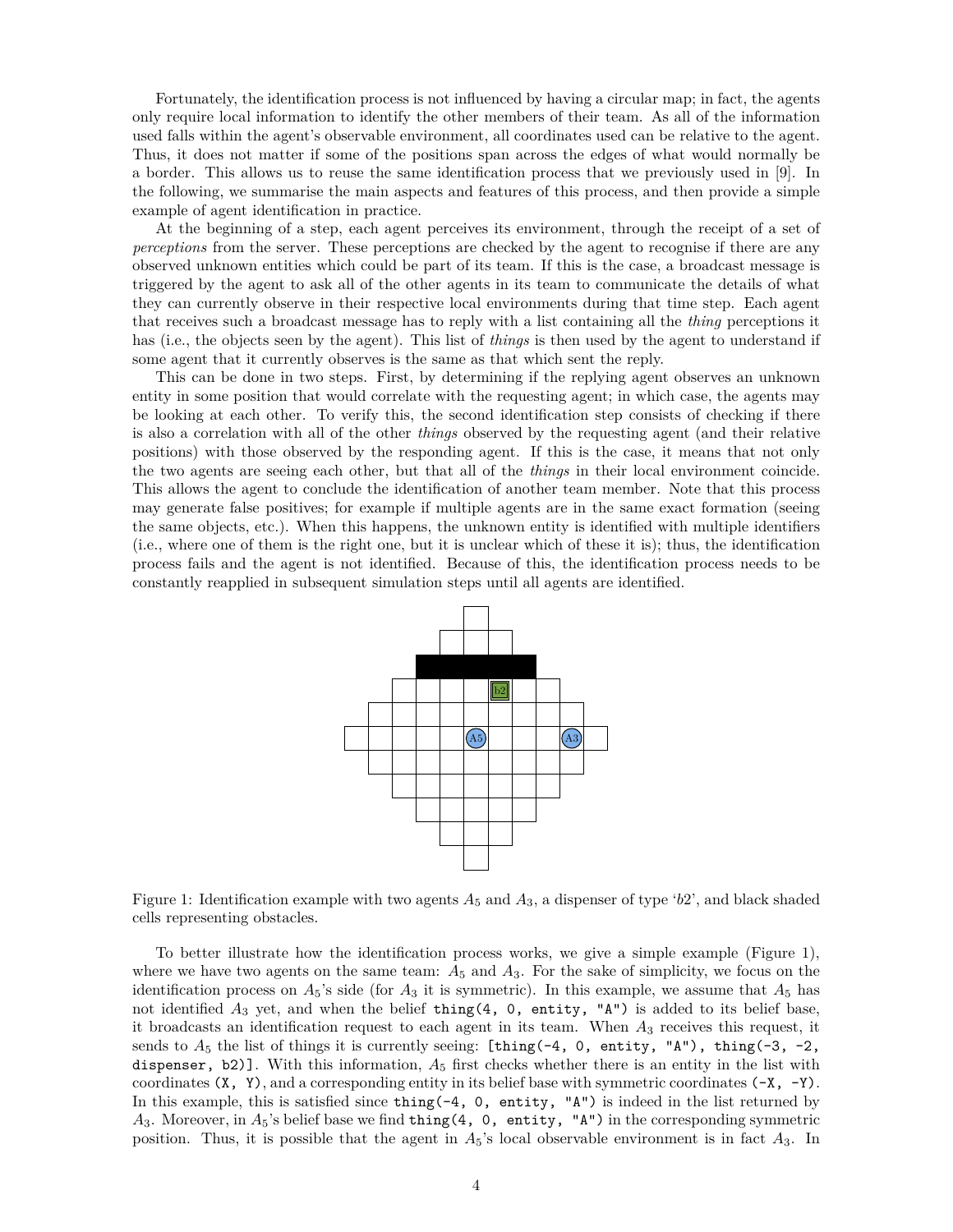order to be sure that this is the case, *A*<sup>5</sup> needs to check that each entity thing(W, Z, Type, Name) in the list, corresponding to the other observed entities in its local environment defined by  $(|W+X| +$  $|Z+Y| \leq 5$ ), is also present in its belief base. This means we can find thing (W+X, Z+Y, Type, Name) in the belief base for each thing in the list (where X and Y are the relative coordinates of  $A_3$  from  $A_5$ 's viewpoint).

In this example, we have  $X = 4$ ,  $Y = 0$  and the list containing only one other entity; thing (-3, -2, dispenser, b2). Since  $|-3+4|$  +  $|-2+0| = |1|$  +  $|-2| = 3 \le 5$ , the dispenser should also be in  $A_5$ 's field of vision, and it is. In fact, we find thing(1, -2, dispenser, b2) in  $A_5$ 's belief base. Assuming that there are no other teammates at the same distance, *A*<sup>5</sup> can safely conclude that the agent in its field of vision is  $A_3$ . The same process is done by  $A_3$ , which will identify  $A_5$  as the agent in its own field of vision.

# <span id="page-4-1"></span>**3.2 Building a Map**

In order to move purposefully within the map and to perform tasks efficiently, agents dynamically build a map storing information of the environment that they observe. The map is built following an approach based on the one used in the previous year's scenario [\[9\]](#page-17-0), where each agent considers its starting position as the (0*,* 0) coordinate of its local map, and stores in this map all the relevant information collected while moving and perceiving entities it observes in its local environment. Thus, the coordinate system of each map will be relative to the starting position of each agent. Functionally, these maps are stored in a CArtAgO artifact as *HashMaps* where the key is the name of the owner of the map and the elements are sets of points representing cells. Furthermore, local maps are merged when meeting other agents.

The main challenges that needed to be addressed in migrating our agents from the 14*th* to the 15*th* MAPC are: (1) do the agents need to store more (or conversely less) information regarding entities encountered in the environment, than in the previous year's scenario; and (2) how should the new borderless and continuous map be managed.

The environment consists of a number of entities, some of which are immutable (i.e., the location of the entities remains static throughout a full round), and some of which are dynamic. Whilst some entities are highly dynamic (for example, the agents themselves), other entities can be affected by agent behaviour, such as the movement of a block or the result of a *clear* event<sup>[7](#page-4-0)</sup>. Thus, as the agent moves, it observes its local environment at each time-step, and updates its local map with the location of the following static entities: *dispensers*, *goal positions* and *taskboards*. Whilst there could be utility in retaining information about dynamic entities such as the position of obstacles, blocks and agents, this information may become stale over time and thus is unreliable. Planning (Section [3.3\)](#page-5-0) therefore only takes into account knowledge of previously observed static entities, and currently observed entities within the local environment.

Due to the fact that the grid map in this version of the scenario differs from the previous one in that the map is now circular, the map that we store with our previous strategy could appear infinite in scale, with each entity appearing multiple times with different coordinates (i.e., multiples of the actual size of the map itself). Thus there is the risk that an agent may perceive multiple instances of the same entity. To address this problem the cartographers compute and broadcast the size of the map (see Section [4.1](#page-6-1) for details). Once the information about the size of the map is received by the agents, the maps are normalised accordingly, thus facilitating the easy identification of potential repetitions. The normalisation of the map is not only important to avoid repetitions of elements, but it also allows agents to establish the shortest distance to potential points of interest (e.g., dispenser or goal positions) by going around (of what would normally be) the edges of the map.

The discussion so far has focused on how local maps are built, but the collected information also need to be shared when agents from the same team meet each other. This is when the process of merging maps happens. To start with, all local maps are already stored in the TeamArtifact, meaning that in theory each agent could have access to the other agents' maps. This, however, would not be beneficial if the maps are not merged, as the coordinate system of each agent differs. The full details of the merging process is described in [\[9\]](#page-17-0), but it is based on the following intuition: suppose that there are two distinct groups of agents  $G_1$  and  $G_2$ , where all agents in  $G_1$  have already merged

<span id="page-4-0"></span><sup>&</sup>lt;sup>7</sup>Clear events occur randomly, but agents have access to a clear action which has a reduced area of effect but otherwise functions the same. A clear event/action will remove any obstacles or blocks and disable any agents that are inside its area of effect.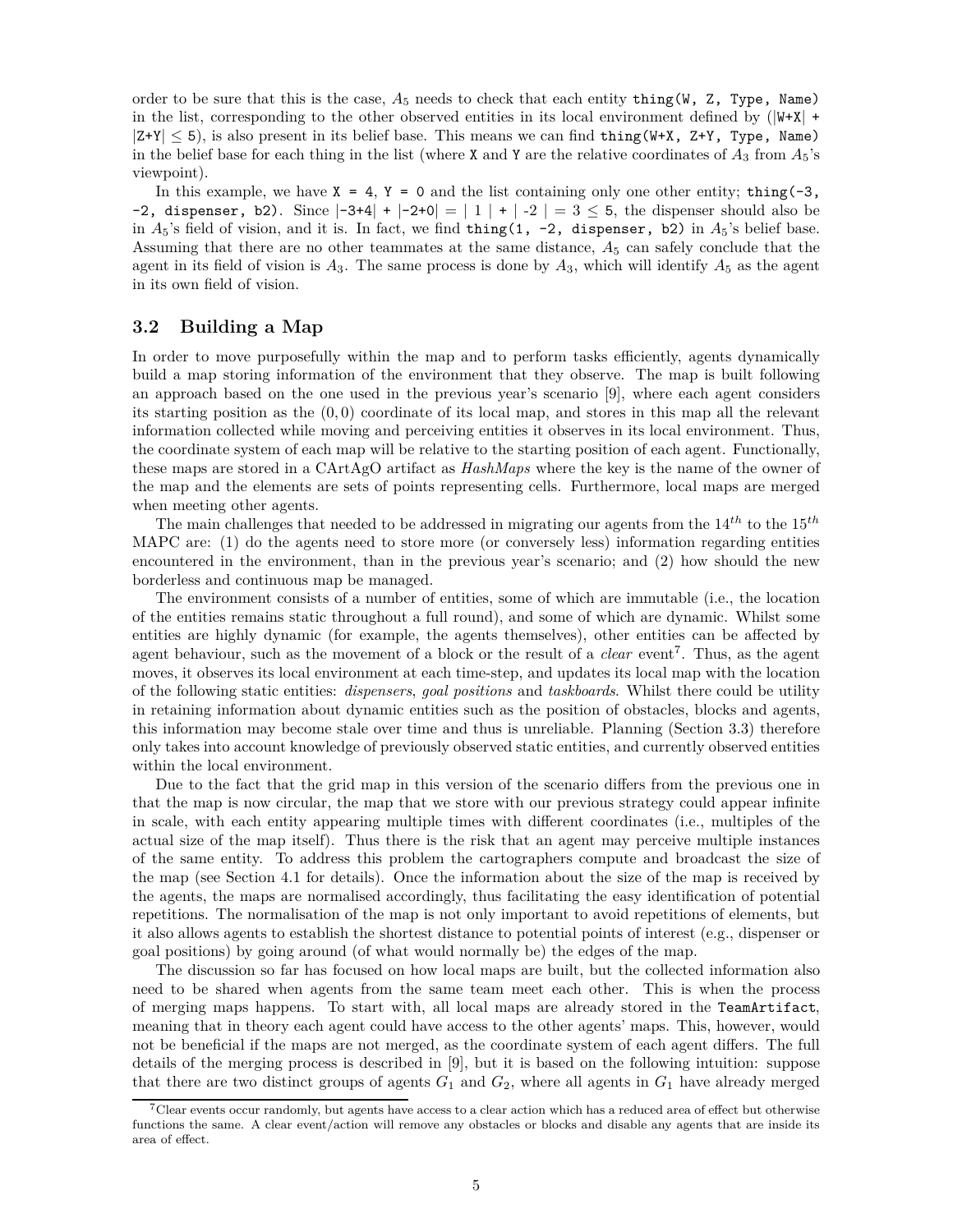their maps, and likewise, all agents in *G*<sup>2</sup> have also merged their maps. The map merging process starts when an agent  $A_1$  from  $G_1$  meets an agent  $A_2$  from  $G_2$ . The two involved agents,  $A_1$  and  $A_2$ , communicate all the relevant information (e.g., their positions and the position of the agent they are seeing) to the respective leaders of the groups; let us call them  $L_1$  and  $L_2$ , and the merging process is delegated completely to the leaders. The leaders decide who is going to be the new leader of the group  $G_1 \cup G_2$ , and merge the information by taking care that no repetition occurs and that all the agents in  $G_1 \cup G_2$  share the same coordinate system.

# <span id="page-5-0"></span>**3.3 Planning**

As mentioned in the previous section, the dynamic nature of the map and agents moving blocks can make the planning of a route challenging. For this reason, our agents plan their next few actions based on what is observable in their current environment and the static entities stored in the merged map. We use *task planning* as opposed to path planning for the movement of the agents, as we also need to consider other actions (such as the *clear* action) that can alter the way our agents move. Furthermore, since we are dealing with a 2D grid, the problem is simplified as the cells can be modelled as states, and there is no need to use advanced path planning algorithms (due to the fact that we do not have live noisy sensors, nor do we care about collisions).

Planning is not utilised during the initial phase, whereby agents explore the map and compute the map's size. However, once the agents start collaborating with each other, they have sufficient information for planning tasks regarding the existence and location of dispensers, goal positions and taskboards, based on destination information retrieved from the merged maps. The process of reaching the desired destination is an iterative process composed of three stages: 1) selection of a proximal destination that falls within the agents local, observable environment (en route to the actual destination); 2) invocation of the FD planner; and 3) managing the planner's result.

When an agent has a task assigned to it (e.g., heading towards a taskboard or dispenser), it retrieves the global coordinates of the closest cell satisfying its requirements, and translates them into relative coordinates. Then, the agents selects a *good cell* within its observable environment which minimises the overall distance to the actual destination. Such a cell is considered good provided that it does not contain any agent or block (more details on the procedure for the selection of a good cell can be found in [\[9\]](#page-17-0)). If no good cell can be found, then the agent behaves as if the FD planner has returned an empty plan, which is described later in this section.

Once the agent has selected a good cell, it calls the FD planner via the EISArtifact. In order to invoke the planner, several pieces of information need to be provided: what elements are currently observable by the agent, and how they are represented; what actions are allowed; the goal itself; and whether or not the agent has a block attached to it. First, the details of the agent's observable local environment are already present in the EISArtifact. This allows for the creation of a problem file composed of 61 cells (all the currently observable cells) where the agent is in the centre, dispensers and taskboards are not represented (i.e., they do not constitute obstacles to movements), obstacles are considered obstacles, and blocks and other agents are modelled as blocks. The latter is due to a conservative approach where the planner is not allowed to clear any block, and it is hard to know on-the-fly whether or not the perceived blocks belong to the enemy team (furthermore, this prevents the possibility of us clearing our own blocks by mistake). Second, movement and rotation actions are always permitted, but the clear action is allowed only if the agent has enough energy. From a modelling point of view, allowing or not allowing a clear action is based simply on using a PDDL domain file with or without the definition of the action. Finally, the remaining information (i.e., what the goal is, and whether the agent has a block attached) is provided to the EISArtifact by the agent. Once the **EISArtifact** has collected all the required information, it produces the problem<sup>[8](#page-5-1)</sup> and domain files used by the FD planner; the planner is then invoked and the results are collected.

Any returned solution (empty or not) is processed by the agent. If a sequence of actions is returned, then the agent blindly executes them in the same order as that within the solution, despite the fact that this can result in some of the actions failing. In this scenario, we adopt a forgiving approach whereby the failure of an action does not necessarily imply that the planner should be called again.<sup>[9](#page-5-2)</sup>

<sup>8</sup>An example of a problem file that was generated dynamically during one of the matches can be found at: [https://github.com/autonomy-and-verification-uol/mapc2020-lfc/blob/master/planner/example\\_problem.pddl](https://github.com/autonomy-and-verification-uol/mapc2020-lfc/blob/master/planner/example_problem.pddl)

<span id="page-5-2"></span><span id="page-5-1"></span><sup>9</sup>Failures of a movement action are tracked for the agent to have an up-to-date idea of the distance to its destination.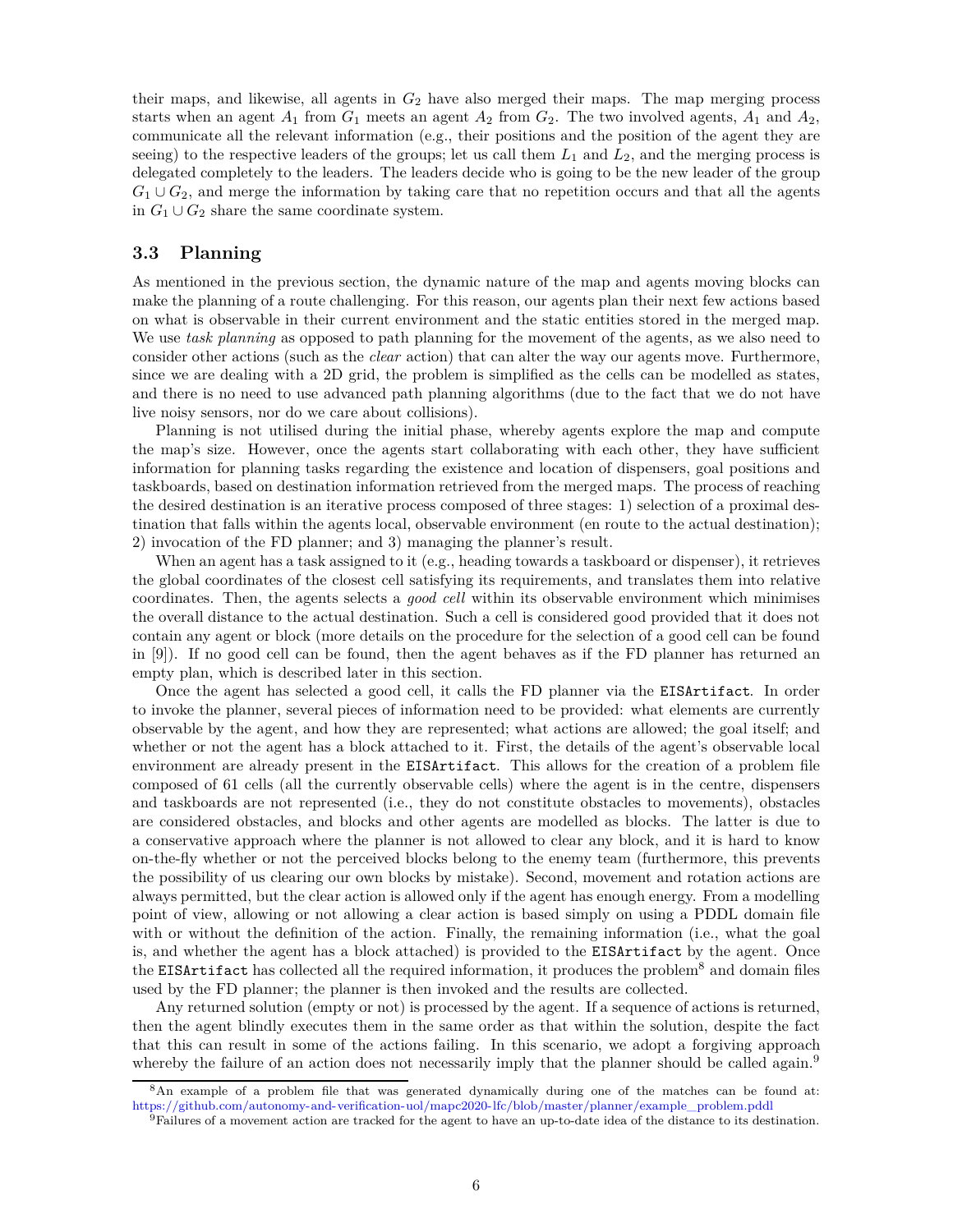The rationale here is that, provided that not all of the actions fail, the agent will still approach the destination, and it reduces the amount of required resources.

The situation is different when the returned plan is empty, or if the agent was unable to locate a good cell in its local environment. In this case, the agent is required to make its own decision regarding its next action. Our approach is for the agent to look for a one-step movement action, which brings the agent closer to its destination, and then to re-invoke the planner. The idea here is that given the dynamic nature of the environment, by making a move towards the destination, knowledge of the local environment will improve, possibly resulting in the generation of a valid plan. Such a heuristic has so far resulted in good performance of our system, but it is clearly not optimal yet.

It is easy to see how the whole process of planning via the use of the external FD planner does not scale well with an increasing number of agents. To address this issue, our new strategy employs the use of a plan cache, which is described in Section [4.3.](#page-8-0)

# <span id="page-6-0"></span>**4 New Strategies for the 15th MAPC**

In this section we describe the details of the main strategies that were developed specifically for the 15*th* MAPC. These include: *cartography*, to discover the size of the map; *verification of map merging*, to provide assurances about the reliability of the map merging protocol; *plan cache*, to allow up to 50 agents to use the planners efficiently; *bullies*, these are agents that focus solely on disrupting the opposing team by trying to clear their blocks; and *achieving tasks*, to use the new taskboard facility and decentralise task assembly into multiple groups.

# <span id="page-6-1"></span>**4.1 Cartography**

One of the main objectives of our implementation is to maintain a map that is common across all of our agents that have identified each other at some point in the simulation. In the 14*th* MAPC, we were able to identify suitable goal positions and block dispensers by their relative position to the borders of the map. Furthermore, in the initial exploration phase agents randomly chose a direction to explore, and only changed this direction when they approached the border of the map. Since the scenario of this year used a spherical or *circular* map, where the map "wraps-around" on the sides, we can no longer rely on the existence of borders.

Having explored the underlying issues, we realised that the main information we were missing to re-use the previous strategies was the *size* of the map. To obtain the size of the map, we introduced a new role for agents: *cartographers*. The aim of this new role is to find the exact size of the map, in both horizontal and vertical directions (which can be different, for example, we can have grids that are 60x50). The size determination occurs in a preliminary phase, before the agents can start with the identification of suitable building sites and assembling blocks for tasks. Cartography is always approached by two agents at once for either horizontal or vertical direction. It is necessary that these two agents have identified each other, and in fact this is what triggers their desire to become cartographers. Only two pairs of cartographers are required; one pair for each dimension (i.e., vertical and horizontal). As soon as two agents adopt the cartographer role for one dimension, they will start to move into opposite directions along that dimension, counting the successful steps they make, until they meet again. For example, if *A*<sup>1</sup> and *A*<sup>2</sup> start to work as a pair of cartographers for discovering the size of the horizontal axis, one of them, say  $A_1$  will start to move to the left, while the other,  $A_2$ will move to the right. Since the map folds onto itself, they will necessarily meet again, and can add the number of steps they took to compute the size of the map along that horizontal dimension<sup>[10](#page-6-2)</sup>. This information is then broadcast to all of the other agents in the team.

The cartographers also need to be able to maintain their movement along the axis that they are responsible for exploring. Blocks and obstacles can be cleared by using the clear action. At this stage we do not have to worry about clearing our own blocks, since our other agents are tasked with exploring the grid and will not collect any blocks until the cartography phase has concluded. The only remaining impediment in the path of our cartographers are other agents (friendly and enemy). Friendly exploration agents already avoid other agents they meet on their path by moving around them (e.g., if the are moving south and encounter another agent, they will shift to either east or west,

<span id="page-6-2"></span><sup>&</sup>lt;sup>10</sup>When  $A_1$  and  $A_2$  first adopt the role of cartographers, they need to retain the distance between them, as this initial distance has to be added to the final sum.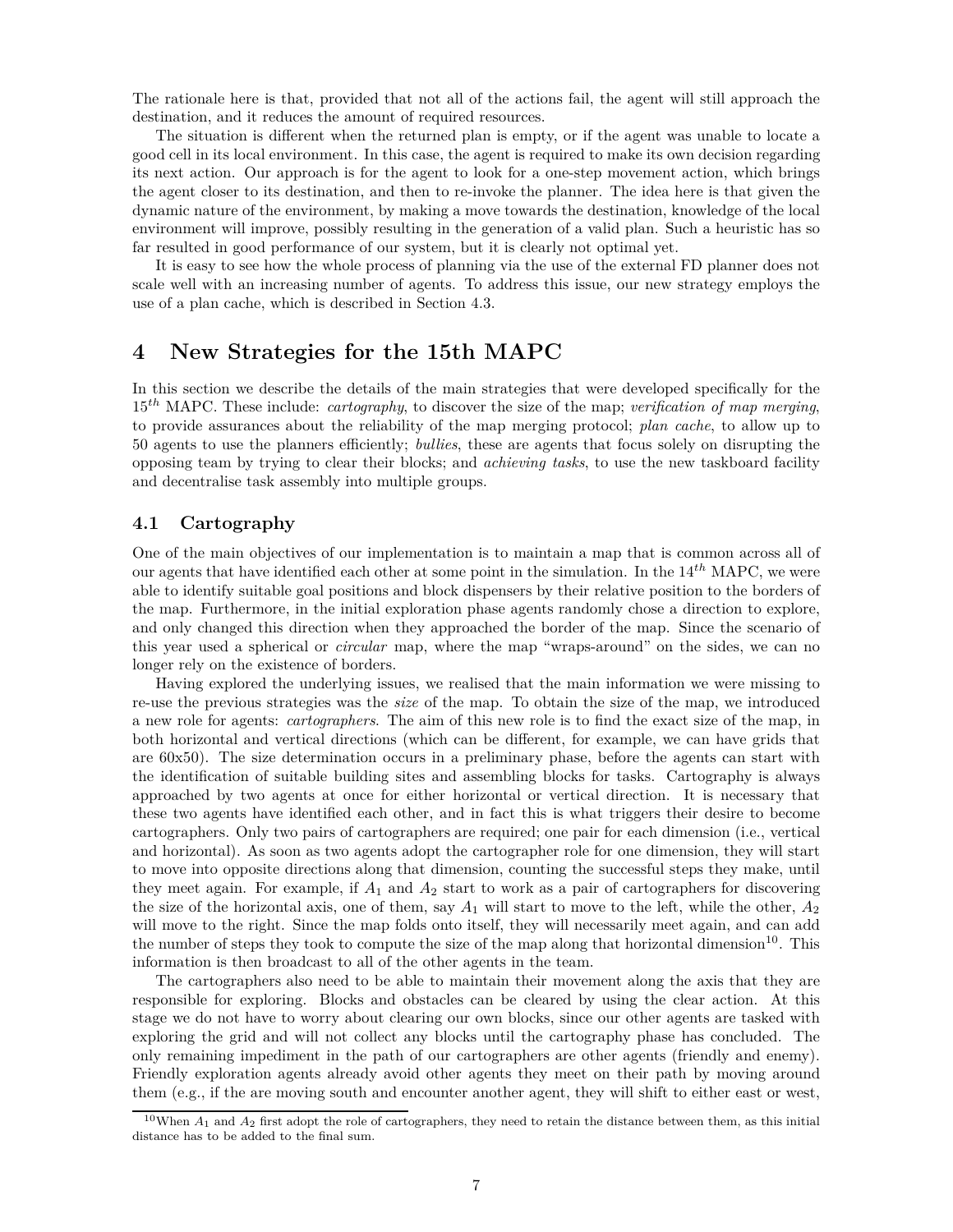and then continue moving south for a few steps before realigning themselves). We initially planned a similar behaviour for our cartographers in order to avoid enemy agents, tracking the number of cells that the agent moved to ensure that the final calculation remained correct, but due to time constraints this implementation was not finalised in time for the contest. Instead, during the contest if our cartographers were to meet enemy agents along their path that would block their movements, they would simply keep trying to move in the same direction until successful.

Two exploring agents will assume the cartographer role under the following conditions:

- They have just identified each other (as described in Sect. [3.1\)](#page-2-3).
- The size of the map in at least one dimension is unknown by the team.
- There is at least one dimension that has no assigned pair of cartographers that are actively determining its size.

The first condition ensures that the agents can identify each other and thus determine when they meet again having covered the whole length of the map. The other conditions ensure that we have exactly one pair of cartographers for each dimension, while allowing all other agents focus on either exploring the map or disrupting the opposing team (see Section [4.4](#page-9-0) for the latter). Due to the nature of the maps in the 15*th* MAPC, agents often start in clusters, which means that the assignment of the four cartographer roles typically occurs during the first step of the simulation.

# <span id="page-7-0"></span>**4.2 Formal Verification of Map Merging**

The map merging protocol – which controls how to merge individual agent's maps – was built for the 14*th* MAPC, and our team reused it for this new edition of the contest. Section [3.2](#page-4-1) summarises the protocol, which is described in detail in [\[9\]](#page-17-0). In brief, the protocol allows a map used by a group (one or more) agents to be merged into another map, pooling the information in both maps and unifying the coordinate system, which enables the group to cooperate. This involves message-passing between several agents (at least 2 and at most 4 per instance of the merge protocol) to coordinate the merge (messages to more agents can be sent after the merge has been completed to update their information).

Having a unified map is critical to the team being able to assemble and deliver tasks, which is why we chose to apply formal verification to the map merging protocol. The protocol had worked well in the 14*th* MAPC, but testing the protocol was difficult because of the changing environment and interference from the other team in the match.

Verification by Formal Methods encompasses a wide range of mathematically-defined techniques for describing how a system should behave or how it will operate on data, and tools for reasoning about the correctness of these specifications. As mentioned in Section [2,](#page-1-1) we specified the map merging protocol in the formal language CSP and used the model checker FDR for both validation and verification, as described below. A complete description of the specification and verification effort is presented in [\[15\]](#page-17-10).

The specification was built manually, from careful examination of the agent plans and the description of the protocol in [\[9\]](#page-17-0). The specification kept close architectural correspondence with the agent program and protocol: each agent was represented by its own process and given an agent ID, and the agent plans involved in the merge process were represented by events of the same name. This helped with tracing parts of the specification back to their source in the program. The formal specification made some abstractions from the implemented protocol, for example we did not model the agent reasoning cycle. Furthermore, the specification contained three agents; the merge protocol happens between two agents, and the third lets us check that the protocol performs correctly when there is interference.

The protocol specification was also *validated* and *verified*. Borrowing Boehm's descriptions [\[2\]](#page-16-6), *validation* answers the question "Am I building the right product?" whereas *verification* answers the question "Am I building the product right?". Validating our specification involved checking that it matched the behaviour of the implementation. To verify our specification we checked that it was itself correct and could perform the protocol's behaviour without errors.

Simple validation checks were performed using FDR's Probe tool, which allows a user to stepthrough the specification. This was invaluable for specification debugging. For more complicated and repeatable checks, we used FDR's built-in [*has trace*] assertion, which checks that the specification can perform a given trace of events without divergence (livelock), without refusing any of the events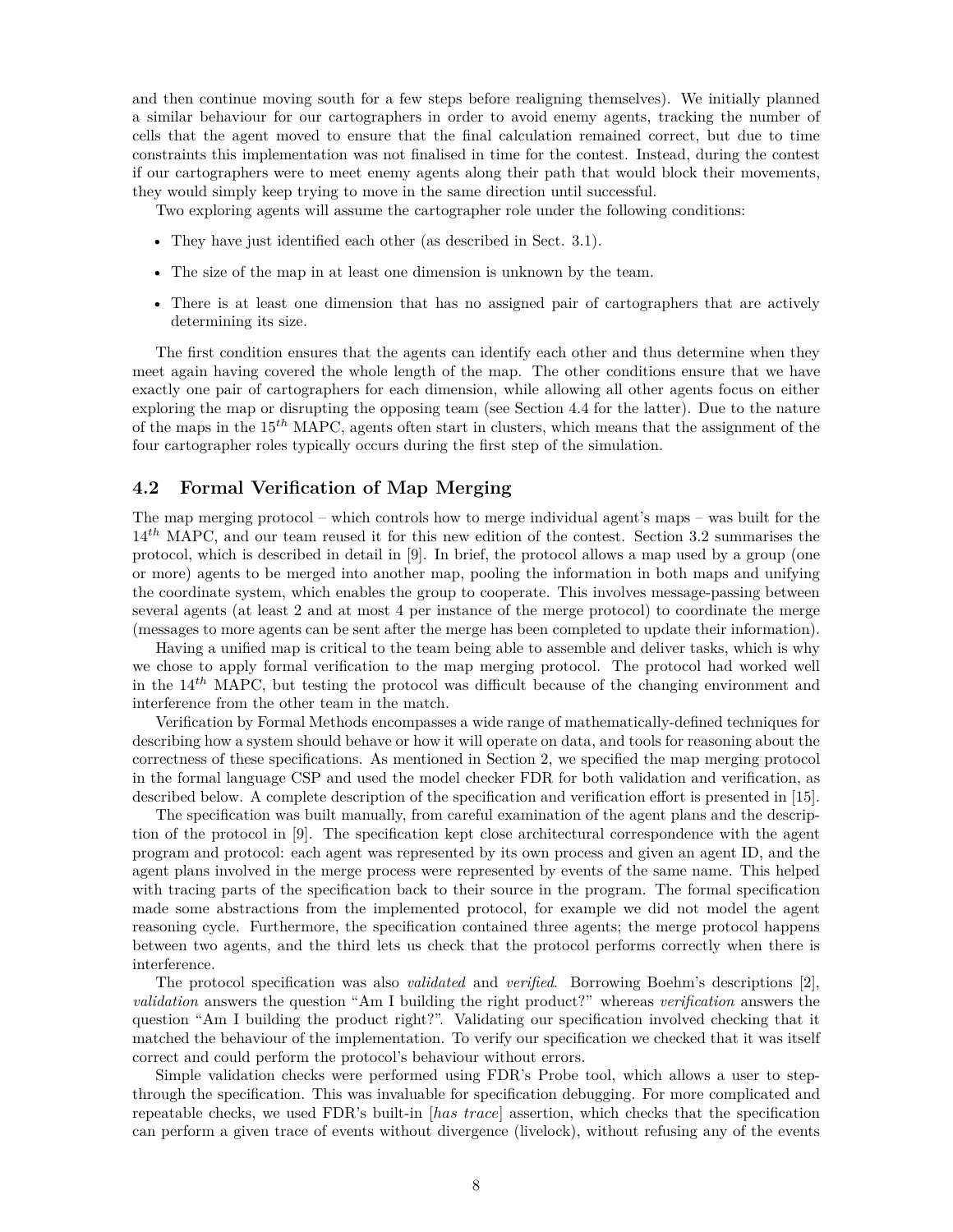in the trace. This assertion was used to check the specification's behaviour in six different scenarios, which were based on the protocol implementation's behaviour during the 14*th* MAPC. The [*has trace*] checks were performed automatically by FDR, which made them easy to rerun after updates to the specification (similar to performing regression testing).

For verification of the specification, we checked that it was free from divergence and non-determinism (where the specification may perform several different events, after a given prefix), and that the specification could reach a *done* state — where a *done* event occurs when there is only one map, shared by all the agents. The divergence and non-determinism checks use FDR's built-in assertions, but the *done* check was added to the specification manually. Reaching the *done* state shows that the protocol has behaved correctly and implies that the specification did not deadlock along the way.

We found that CSP was well suited to specifying the map merging protocol, because its features focus on communication and concurrency. FDR provides features that are helpful during specification debugging and verification. The verification effort helped provide additional confidence that the merge protocol worked correctly, and showed how CSP could be applied to Multi-Agent System (MAS) communication protocols. In our previous work we applied CSP to one module of a single autonomous robotic system, as part of a suite of formal verification approaches [\[7,](#page-16-7) [8\]](#page-16-8). This verification work shows the utility of applying CSP (and formal verification approaches more generally) to aspects of MAS as well.

# <span id="page-8-0"></span>**4.3 Plan Cache**

Using automated planning at runtime is far from being an easy task. The entire process, from encoding the state of the agent as a problem file, to solving it with a planner, is computationally demanding. This can be reasonable for small/simple applications, but can become an issue when applied to large and complex systems, such as a MAS. Indeed, even though the planning problem for a single agent is feasible, it might not be for a coalition of agents where each agent has to perform its own planning as well. Assuming that we had *N* agents, this would require us to call the planner *N* times (one per agent). Furthermore, given the MAPC scenario, this could happen for every step of the simulation. Even though individually the problems to be solved are relatively small (remember that we only consider the 61 cells that an agent can observe), calling up to 50 instances of planners (e.g., assuming every agent needs to call the planner in the same step) consumes too many resources. This may not have been a problem if the only thing an agent was required to do in a step was to plan its movement, but in reality there are many operations that every single agent needs to do each step (updating belief base with the dozens of perceptions coming from the server, communicating with other agents, etc.). Of course, more computation power could have also solved (or alleviated) the problem, but we were limited to using laptops (with powerful specifications, but not at the level of high performance computing).

Since physical resources (CPU, memory) and time (how long an agent can wait) are finite, it is always possible to pick a number *N* of agents for which it is not possible to solve the planning problem in less than a certain amount of time (4 seconds for each simulation step in the contest). In particular, as we mentioned previously, the 15*th* edition of the contest extended the scenario to have 15 agents in round 1, 30 agents in round 2, and 50 agents in round 3. Through testing, we noticed that our previous strategy managed to hold up for 15 agents, but it did not work for 30 and 50 agents. Because of this, alternatives to speed up the planning process had to be considered.

We investigated alternatives to speed up the process, and found out that we could make the planning process faster by *caching* the plans. By caching, we refer to the act of storing previously generated plans, instead of simply executing and then forgetting about them. When an agent asks the planner to solve a problem, if such a problem has been already solved in the past, it would be more efficient to retrieve the solution found for this problem, than to generate it again using the planner, resulting in redundant work. This can be achieved by keeping a mapping between  $Problem \rightarrow Plan$ , which given a problem file, returns its corresponding plan (if present in the cache). When a problem file does not find a match in the cache, it means that it has never been solved before (i.e., a cache miss), in which case the execution continues by calling the planner and then updating the cache. Note that this cache is saved independently of the size of the grid, number of agents, or any other parameter. This means that the cache can be used for any configuration to speed up the planning process.

The first aspect we have to consider for plan caching is how to encode a problem file, so that its retrieval from the cache can be straightforward. Such an encoding must uniquely identify a problem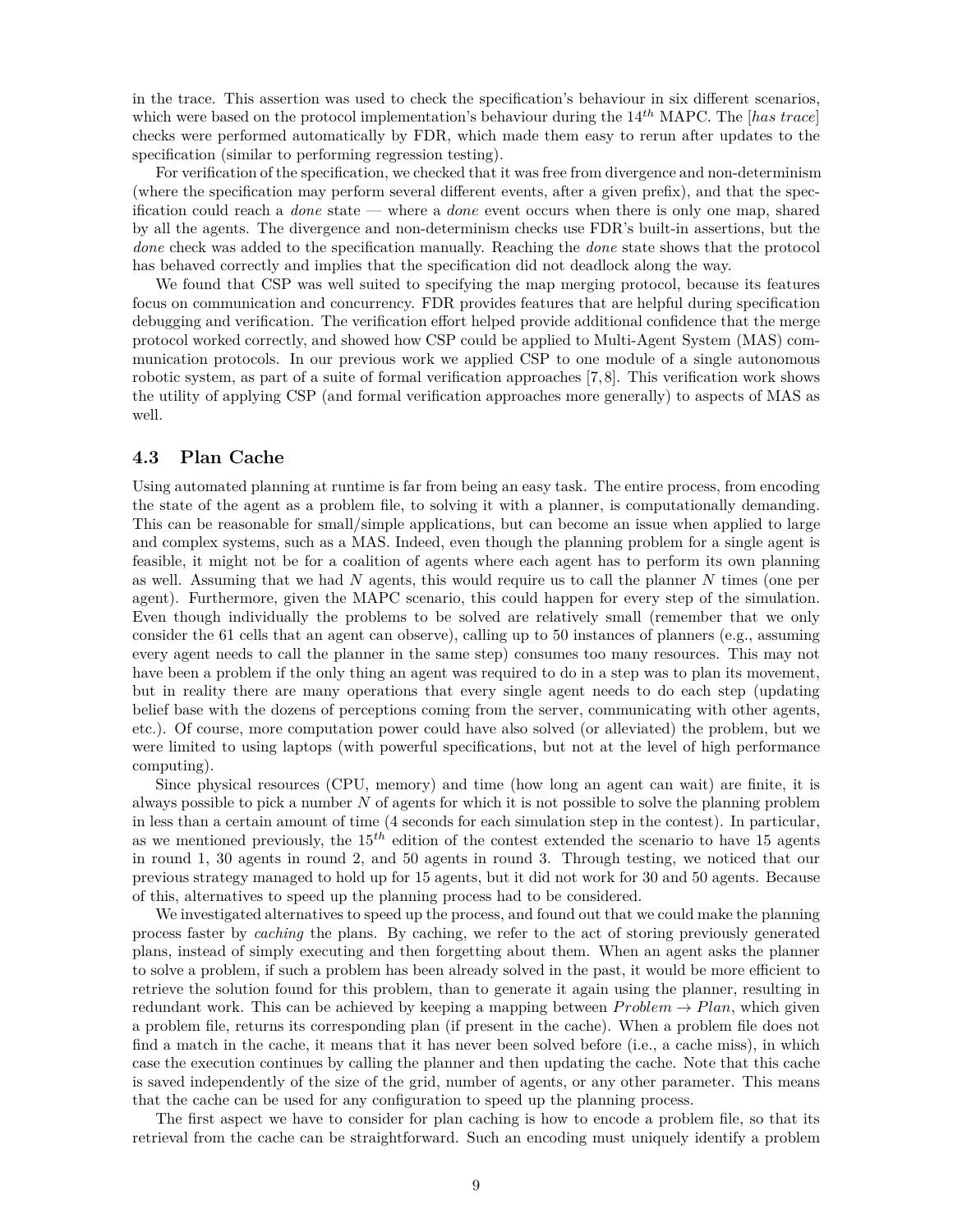file. Thus, all the information which characterises the agent's local environment needs to be considered.

Given details of an agents local environment, a possible numerical encoding can be obtained by unrolling the grid as a one-dimensional array. This unrolling starts from the upper most cell, and then all rows are appended one by one from left to right. The encoding works as follows: empty spaces are mapped<sup>[11](#page-9-1)</sup> to 0 (dispensers and the agent current position are considered empty), obstacles to 1, blocks to 2, and the movement target (plan goal) to 3. After the contest we realised that since blocks are considered as obstacles for the planner, we could have set their value to 1, which would have decreased the number of cached plans by at least a small margin.

Once the encoding has been created, it can be used to query the cache. Since we want to reuse the cached plans across different executions, the cache is stored in the secondary memory; specifically, each cached plan is stored in a separate file, where the encoding of the agent's local environment is used to name such a file. Consequently, to check if a certain planning problem has already been solved, it is sufficient to check to see if a file exists that is named as the encoding of the problem. If such a file exists, there is no need to call the planner since the corresponding plan is already available within the file; otherwise, the planner is called and a new file is stored (named after the encoding of the problem).

As we have seen previously, it is possible to call the planner in two different settings. The first one corresponds to the generation of a plan by the agent itself; the encoding of which is discussed above. The second occurs when the agent possesses a block (i.e., a block is currently attached to that agent), and requires a plan. The encoding for this is almost identical, except that in this case we append the local environment coordinates of the block that is attached (note that our planning domain only supports movement with no more than a single attached block). For example, if there is a block attached to the agent and the block is located one cell below the agent, then we would append the string '01' to the beginning of the encoding.

# <span id="page-9-0"></span>**4.4 Bullies**

For the 15*th* MAPC we decided to add attack strategies for our agents. We created a new role for this called *bully*, whereby a bully is an agent with a single and specific purpose: to clear the blocks used by the enemy team. In our solution, two typologies of bullies were used: *bouncer bullies* and *hunter bullies*. One of the disadvantages of the strategies adopted by our team for the 15*th* MAPC was that time was spent during the initial phase to determine the dimensions of the map, prior to building blocks and achieving tasks, whereas other, faster teams could use this time to complete the tasks, thus gaining an advantage. To counter this, we developed *bouncer bullies*, which had the task of slowing down the enemy team in the initial phase of the match (i.e., until our agents were ready to start building tasks), by disrupting their ability to complete and submit tasks. To achieve this, when a bouncer bully finds a goal position, instead of moving away as normally the explorers would do, it starts patrolling such a goal position and the ones close to it. Every time the bully sees an enemy agent with a block, it tries to clear the block. Since clearing requires three steps, the bully does not always succeed. Nonetheless, by being close to a goal position it puts itself in an advantageous position with respect to any approaching enemy agent; to deliver the task the enemy agent has to approach the bully, which increases the possibility of a clear action succeeding.

Once our agents have finished the initial phase and can commence task building, we no longer require bouncer bullies, as agents with the bouncer bully role could be better employed performing another task, rather than staying at a single goal position. For example, it might be possible that a bully agent selected a goal position which is never used by the enemy team. If that is the case, then the bully agent would just waste time patrolling endlessly a goal position where no blocks would ever be cleared. Because of this, in the remaining steps of each simulation (after the cartography phase has concluded), we need a different kind of bully, the *hunter bully*. These agents behave similarly to the bouncer ones; however a key difference is that they move amongst different goal positions. Specifically, a hunter bully starts patrolling a goal position for a finite number of steps, after which, if no enemy agent with a block was observed, it moves to a different goal position (usually in a different goal cluster). In this way, if the agent initially picked a bad goal position, it will eventually arrive in a good one (i.e., one occupied by the enemy team).

For both bouncer and hunter bullies, the policy to defend a goal position is the same. The agent moves in a circle around the goal position (similar to a shark behaviour). In this way, with respect to

<span id="page-9-1"></span><sup>&</sup>lt;sup>11</sup>The mapped values are not semantically relevant, as long as is preserved for all mappings.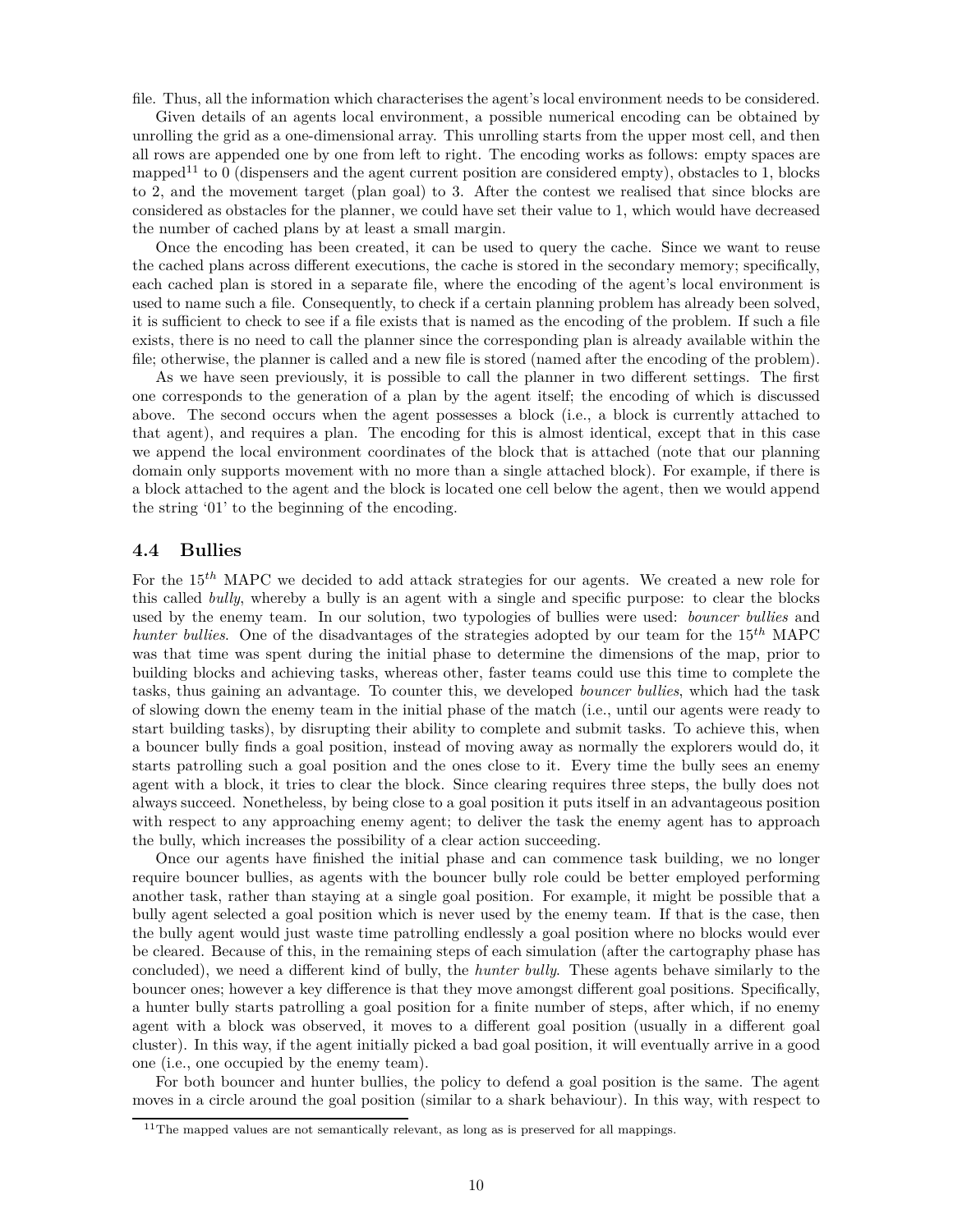staying put, the agent has more possibilities to intercept an enemy agent and clear its blocks.

# **4.5 Achieving Tasks**

Our strategy for assembling block structures and achieving tasks remains similar in principle to our previous participation [\[9\]](#page-17-0). Before we explain our strategy, we give a couple of reminders about how the scenario works in regards to tasks: to deliver a task, an agent must be inside a goal cell; it is always the case that block structures must be delivered from the position below the agent, i.e., blocks need to be attached south of the agent for them to be delivered.

The previous strategy included the following agent roles:

- *origin agent*: moves to a unoccupied goal position in the bottom-most cell of a goal cluster;
- *retriever*: goes to a dispenser, obtains one block of a type of block required, and moves to one of the available positions around the origin agent.

Once the exploration phase ends, our agents would form one group consisting of 1 origin agent and 9 retrievers (in the previous edition of the MAPC all three rounds had 10 agents).

Due to the inclusion of *taskboards* in the 15*th* MAPC, we created a new role called *deliverer*. The deliverer waits next to the closest taskboard in relation to the expected goal position of the origin agent. Once enough agents are in place, an appropriate task will be accepted by the deliverer, and retrievers will start moving towards the origin agent to build the block structure required by the accepted task. At the same time, the deliverer will make its way to the position on top of the origin agent, or if that is not possible then any position around the origin that is not below it. Once the building phase is complete, the origin will detach from the block structure and change places with the deliverer, which will then attach to the block structure and deliver the task and will become the new origin. The first retriever to bring its block to the origin will become the new deliverer and will move to the taskboard. This allows us to speed up the time spent between tasks. The previous origin will then become a retriever and go to fetch a new block from a dispenser. An example of such configuration is shown in Figure [2.](#page-10-0)



Figure 2: A 13x13 part of the grid from an execution. Red shaded cells are goal positions, taskboards are cyan shaded cells, blocks of type 'b1' are red squares (dispenser has bold lines), 'b2' blocks are green squares (dispenser has bold lines), enemy agents are green diamonds, and our agents are blue circles. A line between an agent and a block indicates that the block is attached to the agent.

<span id="page-10-0"></span>Finally, to make use of the increase in the number of agents, we divided the team into multiple groups. Since each round varies the number of agents (15, 30, and 50), we calculated the number of groups based on the current size of the team in the round:  $GroupSize = RoundSize \div 15$ . Thus, for rounds with 15 agents we have one group, for 30 we have two groups, and for 50 we have 3 groups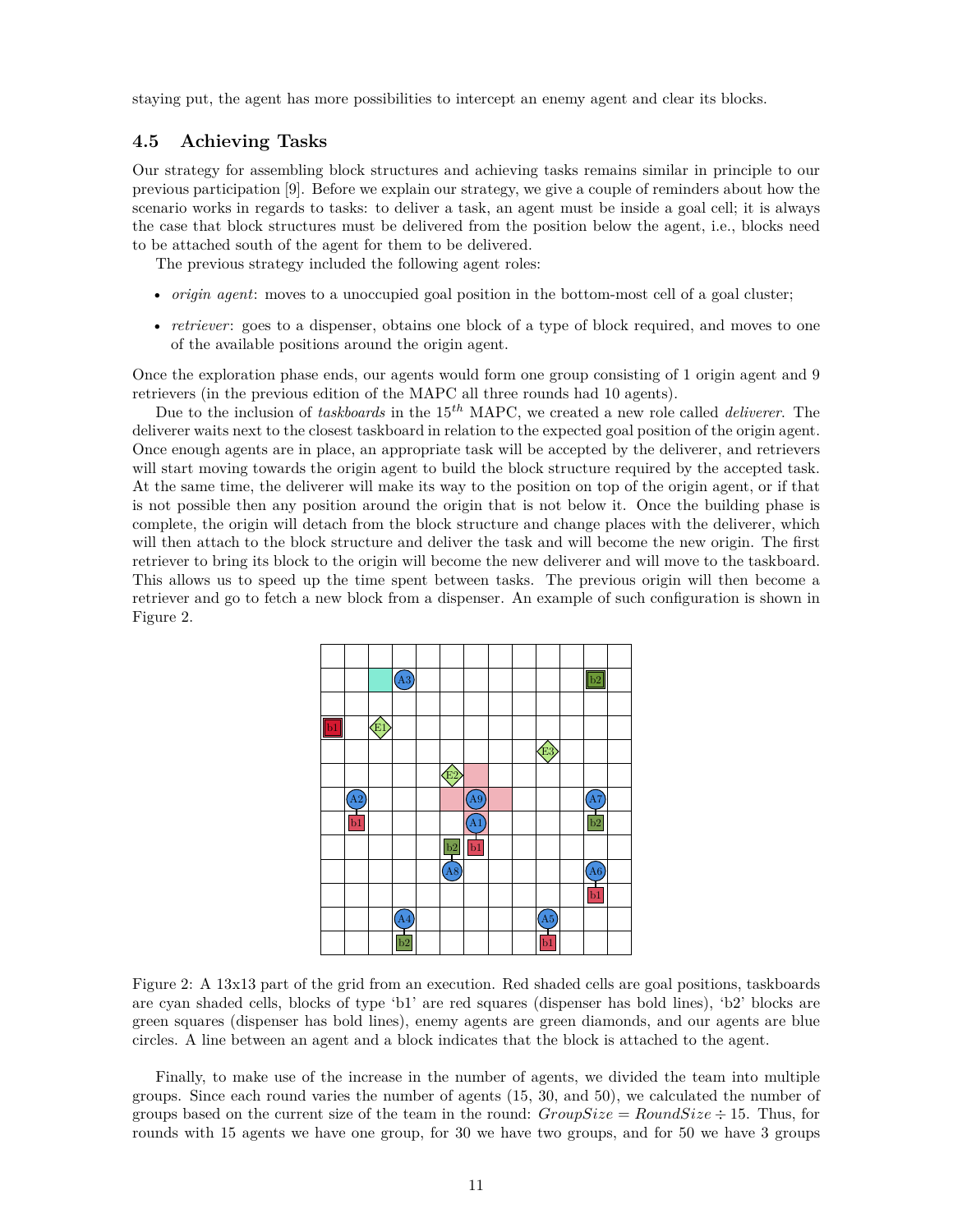(with 5 remaining agents as leftovers). Since we have the addition of two new roles (deliverer and bullies), we also had to plan how many of these roles would be available within a group. A group of 15 agents (agents can join a group later, and in doing so follow this list of priority) has 1 origin agent, 1 deliverer, 12 retrievers, and 1 bully. In the third round (i.e., 50 agents), the last 5 remaining agents will become bullies that are not affiliated with any group.

# <span id="page-11-0"></span>**5 Match Analysis**

In this section we provide a brief summary of our performance in the 15*th* MAPC. We divide our matches into two groups: the first corresponds to the matches played in the first day of the competition, and the second to the matches played in the second day. Each of the five teams had two matches per day.

During the first day, our solution did not perform very well, out of 6 rounds we had 1 win, 1 tie, and 4 losses. This was even more evident in the scenarios with more agents (teams of size 30 and 50, rounds 2 and 3 resp.). The reason for this was due to the computation power required to run the 30 (resp. 50) agents on our machine. Since our solution requires a lot of coordination amongst the agents, when one agent died, it caused a knock-on effect on the other agents, forcing us to restart the whole team. When many agents had to be handled by the machine, sometimes it happened that not all the computations were finished before the deadline (4 seconds). Specifically, this would happen when a lot of agents were calling the planner, which is the most time demanding component of our solution. As this happened many times during the first day, our solution performed poorly and we lost most of the rounds. For instance, many times our agents were almost ready to start submitting tasks when one of the agents died (lost synchrony with the steps from the server), which caused us to have to restart the whole team. Consequently, restarting the team meant starting from scratch, including doing all of the cartography and exploration again. The overall score obtained by each team in the first day is shown in Table [1.](#page-11-1)

| Table 1: Total score of each team for the first day, with each round being the sum of the two matches |  |
|-------------------------------------------------------------------------------------------------------|--|
| that happened in that day. Our team is shown in <b>bold</b> .                                         |  |

<span id="page-11-1"></span>

| Team            | Round 1 | Round 2 | Round 3 | Total Score |
|-----------------|---------|---------|---------|-------------|
| FIT BUT         | 38      | 166     | 188     | 392         |
| <b>MLFC</b>     | 74      | 44      | 66      | 184         |
| GOAL-DTU        | 252     | 100     | 105     | 457         |
| LTI-USP         | 16      | 34      | 56      | 106         |
| JaCaMo Builders |         | 18      |         | 28          |

During the second day, our solution performed much better, achieving 6 wins out of the 6 rounds, despite the fact that no changes had been made in the code of our solution between the two days. The reason for this improvement in performance is due to the planner's cache. During the first day of the competition, we found that the application did not have enough data from previous matches to build an efficient plan cache; particularly for the two rounds where there were larger numbers of agents (30 and 50 agents respectively), as most of the tests performed prior to the competition were conducted using only 15 agents. Consequently, almost all of the calls to the planner resulted in a cache miss and had to be fully evaluated. Since the planner is the most time demanding component of our solution, by having to compute too many plans, the risk of taking more than 4 seconds was high (and if this happened, the agent would lag behind and eventually become useless). Because of this, our solution performed poorly in the first day. Nonetheless, we recovered in the second day by having a richer cache of previously computed plans, and our solution outmatched most of the other teams. By having a richer cache, most of the requests for a plan could be satisfied without actually calling the planner. In this way, the computations were lighter, and the risk for an agent to fall behind reduced considerably, which in turn meant we had to restart our team much less often, allowing tasks to be completed successfully.

Except for the reasons reported above, the performance of our solution has not been influenced greatly by the presence of an enemy team. The only case where our solution had some issues was when the enemy team used agents to clear our blocks. For instance, there was a match where an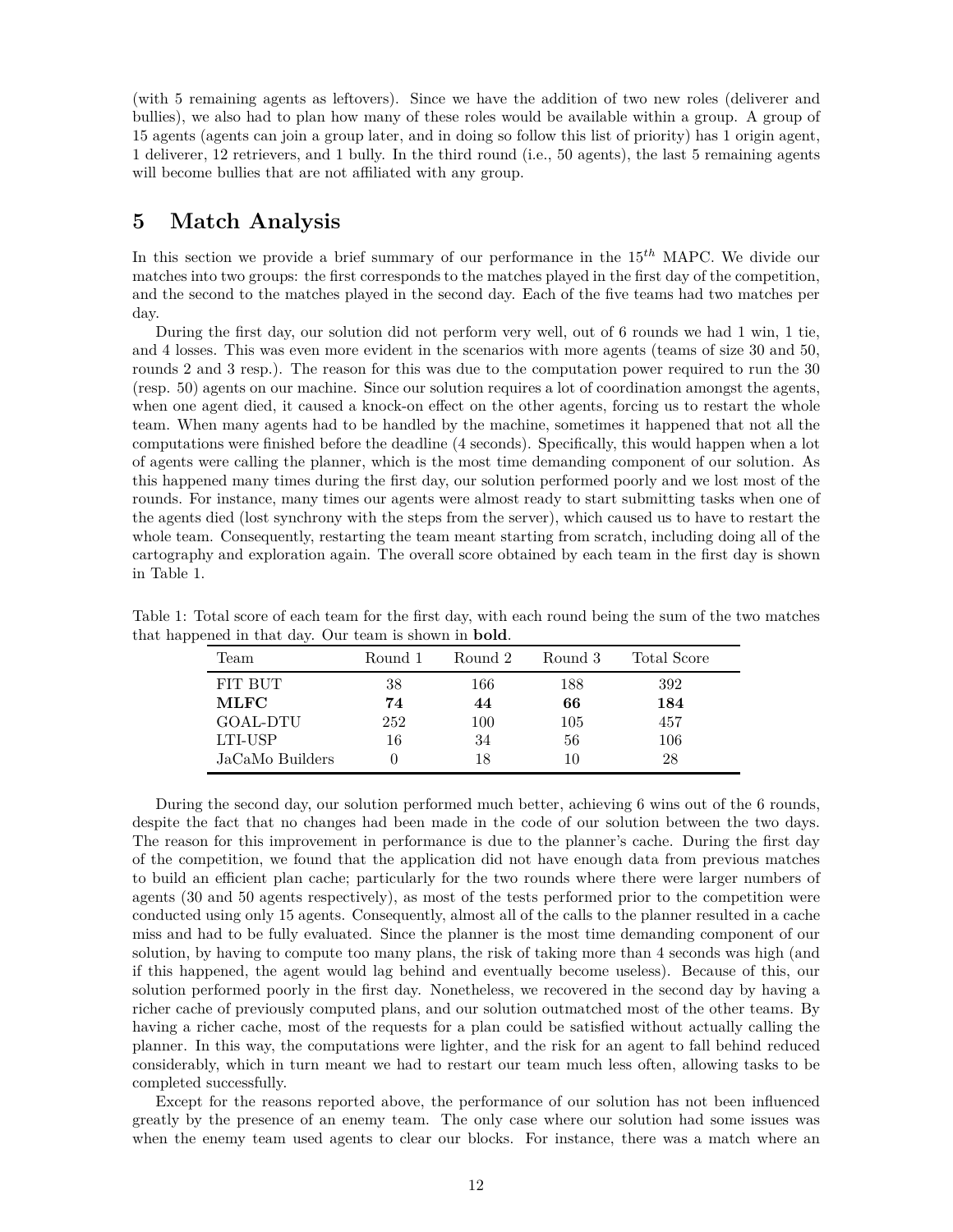| Team            | Round 1 | Round 2 | Round 3 | Total Score |
|-----------------|---------|---------|---------|-------------|
| FIT BUT         | 247     | 252     | 596     | 1095        |
| <b>MLFC</b>     | 220     | 221     | 383     | 824         |
| GOAL-DTU        | 534     | 235     |         | 769         |
| LTI-USP         | 28      | 48      |         | 84          |
| JaCaMo Builders | 20      | 22      | 18      | 60          |

Table 2: Total score of each team for the second day, with each round being the sum of the two matches that happened in that day. Our team is shown in **bold**.

enemy agent was patrolling a goal cluster and was clearing all the blocks in its local environment. In such scenario, our origin agent failed to build and deliver the tasks because of this. Another peculiar situation happened in a match where an enemy agent was moving around one of our origin agents and managed to steal the block structure that we were building. This happened because at some point our origin agent detaches from the structure to switch places with the deliverer (the agent that accepted the task in the taskboard and thus must be the one to deliver the task). At this exact moment the enemy agent managed to attach to the structure, whereas normally it is not possible to attach to a block if there is any agent from the other team connected to it or to any other block that is connected to the first block.

# <span id="page-12-0"></span>**6 Team Overview: Short Answers**

# **6.1 Participants and their background**

# **What was your motivation to participate in the contest?**

Three of our members participated in the 14*th* Multi-Agent Programming Contest as team LFC. We decided to participate in the 15*th* MAPC because the scenario was the same (with some extensions), so we could use most of our existing code and then focus on improving it.

# **What is the history of your group? (course project, thesis,** *. . .***)**

We had three new members for the 15*th* edition of the contest. Even though at that time most of us were postdoctoral researchers at the University of Liverpool, many of us have changed affiliations since then, but decided to continue to collaborate and participate in the latest MAPC.

# **What is your field of research? Which work therein is related?**

Our members have worked in many different areas of research, but at the moment the intersection of the knowledge in our group relates to formal verification and logical reasoning. Some of our members also have a strong background on agent programming and agent-based tools, while for others they were aware of it but did not have much experience.

# **6.2 Statistics**

**Did you start your agent team from scratch or did you build on your own or someone else's agents (e.g. from last year)?**

Our code is based on our participation (team LFC) in the 14*th* MAPC.

**How much time did you invest in the contest (for programming, organizing your group, other)?**

Approximately 200 hours.

### **How was the time (roughly) distributed over the months before the contest?**

Some of the months we were able to dedicate more time to it, but there was a spike in activity in the month before the qualification and then another one in the month before the contest.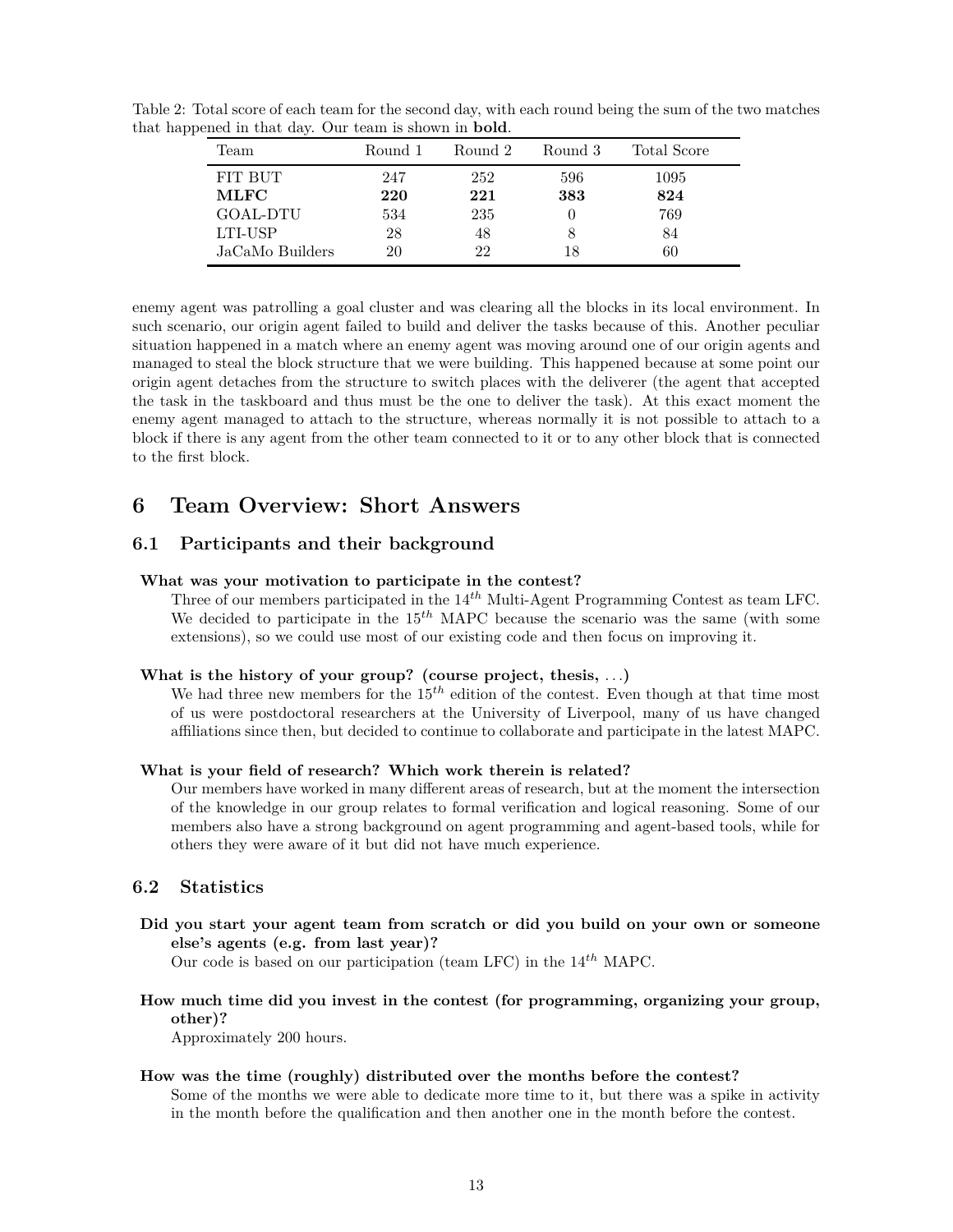#### **How many lines of code did you produce for your final agent team?**

A total of 9,805 lines of code, with 3,570 lines in Java (including test files and environment artifacts) and 6,235 lines in Jason agent code.

#### **How many people were involved?**

Our team had six members.

# **When did you start working on your agents?**

We started working on April  $7^{th}$  2020, but implementation was limited to a couple of days during some of the months that followed.

## **6.3 Technology & Techniques**

## **Did you make use of agent technology/AOSE methods or tools? What were your experiences?**

#### **Agent programming languages and/or frameworks?**

We used the Eclipse IDE with the JaCaMo plugin. Some of our members were already familiar with it and it has performed very well in past contests.

#### **Methodologies (e.g. Prometheus)?**

We did not use any AOSE method.

#### **Notation (e.g. Agent UML)?**

We used normal UML sequence diagrams for specifying some of the protocols we created, but without any agent notation. The sequence diagrams were sufficient to specify what we needed.

# **Coordination mechanisms (e.g. protocols, games, . . . )?**

Moise (part of JaCaMo) was used for the coordination of agents, especially for task coordination. Some of our communication protocols were implemented ad-hoc just using message passing in Jason (based on the sequence diagrams).

#### **Other (methods/concepts/tools)?**

We used the Fast-Downward planner for performing efficient AI task planning. The planner was used off-the-shelf with no modifications required.

### **6.4 Agent system details**

#### **How do your agents decide what to do?**

Our agents evaluate the beliefs coming from the server at any given step, and based on this information they decide what is the best course of action. Their decision can change in the middle of a step from incoming messages of other agents in the team (e.g., requesting for help).

#### **How do your agents decide how to do it?**

Most actions are straightforward, but for long distance movement we call an AI task planner that will plan the best route for the agent (it does so iteratively, based on the observations of the agent on the local environment).

# **How does the team work together? (i.e. coordination, information sharing, ...) How decentralised is your approach?**

Relevant team information is shared on a blackboard (CArtAgO team artifact) to save communication time, but for the most part everything is decentralised.

## **Do your agents make use of the following features: Planning, Learning, Organisations, Norms? If so, please elaborate briefly.**

Our agents use an AI task planner for planning their movement for any phase that comes after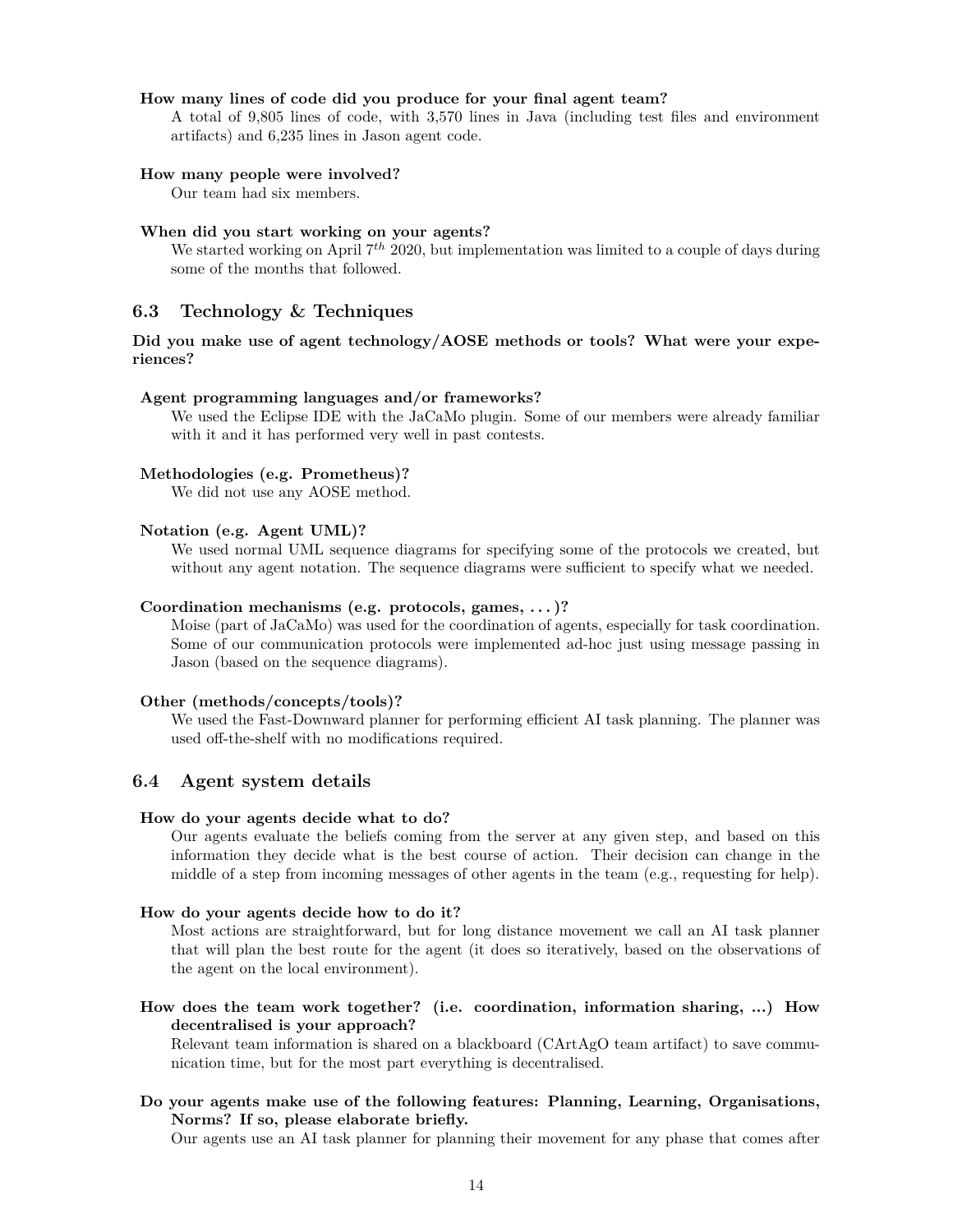the exploration phase. A Moise organisation is used to help to coordinate the agents during task assembly and delivery.

**Can your agents change their general behavior during runtime? If so, what triggers the changes?**

Our agents can be explorers, cartographers, deliverers, task origins, retrievers, and bullies. All agents start as explorers but upon meeting certain conditions they will swap to another role/behaviour.

- **Did you have to make changes to the team (e.g. fix critical bugs) during the contest?** No, some small changes were attempted to improve the amount of no actions being sent to the server, but they were unsuccessful.
- **How did you go about debugging your system? What kinds of measures could improve your debugging experience?**

Due to the use of several separate tools, debugging the system proved to be quite hard. More time spent in debugging rather than implementing new ideas may provide better results.

**During the contest you were not allowed to watch the matches. How did you understand what your team of agents was doing?**

We generated some useful logs that could give us an indication of what was happening, however this should be improved in future versions of our team as the logs used were not very intuitive.

#### **Did you invest time in making your agents more robust/fault-tolerant? How?**

We have formally verified the protocol we made to merge map information [\[15\]](#page-17-10). Other than this we did not invest much time apart from the last few days before the contest when we tried to make the team more fault-tolerant towards task failures.

# **6.5 Scenario and Strategy**

#### **What is the main strategy of your agent team?**

Three main new strategies were developed for this edition of the contest: (a) a cartography system that can scout the map and determine the size of the grid; (b) using cached plans that are automatically generated by an AI planner so that our agents can efficiently move through the map; and (c) bully agents that can disrupt the enemy team.

**Please explain whether you think you came up with a good strategy or you rather enabled your agents to find the best strategy.**

There is a mix of both. For movement the agents find the best strategy, but the strategy for task assembly remained similar to the  $14^{th}$  edition forming groups of agents around a goal cluster, but this time with more groups of agents.

#### **Did you implement any strategy that tries to interfere with your opponents?**

Yes, we had a dedicated role (called bully) that would pursue goal clusters that were unoccupied by our team and clear any blocks from the opponents.

#### **How do your agents decide which tasks to complete?**

Our agents decide which task to complete based on the available blocks that are positioned around an active goal cluster.

### **How do your agents coordinate assembling and delivering a structure for a task?**

Assembling is coordinated by an agent with the role of task origin which orchestrates and calls the retrievers (agents with blocks) to help it assemble a block structure. Deliverer agents are assigned to a goal cluster and remain next to a taskboard nearby, which upon receiving a signal from the task origin that a task has been selected it will accept the task at the taskboard and move to the origin position to switch places with the origin agent and deliver the task.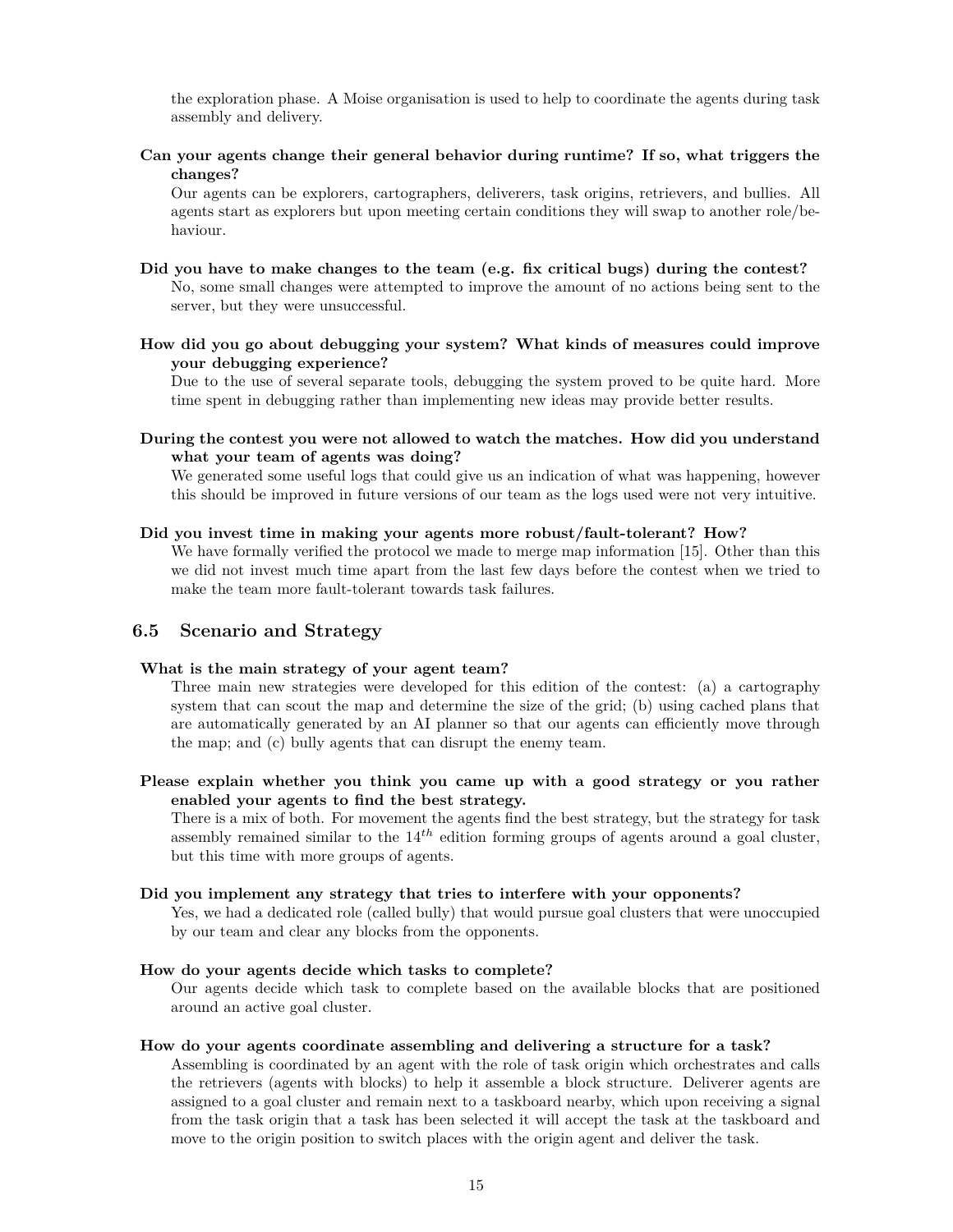#### **Which aspect(s) of the scenario did you find particularly challenging?**

Because we were using an external tool for AI task planning, the most challenging aspect was to maintain good computation performance in rounds 2 and 3 (with 30 and 50 agents respectively).

# **6.6 And the moral of it is . . .**

### **What did you learn from participating in the contest?**

Caching the plans was a really interesting solution, but to be effective we should have executed it a lot more times with 30 and 50 agents.

## **What advice would you give to yourself before the contest/another team wanting to participate in the next?**

Debugging and testing the code as much as possible is better than adding new features.

### **What are the strong and weak points of your team?**

The automated task planning component is both the strong and weak point of our team. When we can call the planner and remain inside the deadline for sending an action it works perfectly (e.g., round with 15 agents), but when the necessary plans are not cached some agents do not send their actions on time and that crashes our team (e.g., rounds with 30 and 50 agents).

## **Where did you benefit from your chosen programming language, methodology, tools, and algorithms?**

Coordination was very simple to achieve with Moise, and agent programming in Jason is straightforward if there is some previous knowledge of Belief-Desire-Intention systems. The planner was essential for reducing the reasoning load of the agents.

#### **Which problems did you encounter because of your chosen technologies?**

Debugging our system was hard due to the use of multiple languages and tools.

#### **Did you encounter previously unseen problems/bugs during the contest?**

Running it locally, even for 30 and 50 agents would work most of the time. During the contest it mostly did not work, and we believe this could have been caused by the extra latency with the communication to the server.

#### **Did playing against other agent teams bring about new insights on your own agents?**

Yes, mostly to show us where our bugs were happening. For the most part we tested only with a single team, since testing with two would be very strenuous to the computer running them, and running it remotely was not feasible for long testing sessions.

# **What would you improve (wrt. your agents) if you wanted to participate in the same contest a week from now (or next year)?**

If the number of agents is this high again we would have to extensively test the cache strategy or stop trying to use external tools, since the deadline is too short to make proper use of them.

#### **Which aspect of your team cost you the most time?**

Adapting our past strategies to work with a large number of agents.

#### **What can be improved regarding the contest/scenario for next year?**

More actions that support interactions between opposing teams would be interesting (either in the next version of this scenario, or in a new scenario).

**Why did your team perform as it did? Why did the other teams perform better/worse than you did?**

Our team improved in performance on the second day, despite no changes to the code. This happened because we were able to populate the cache of plans with real data from the previous matches.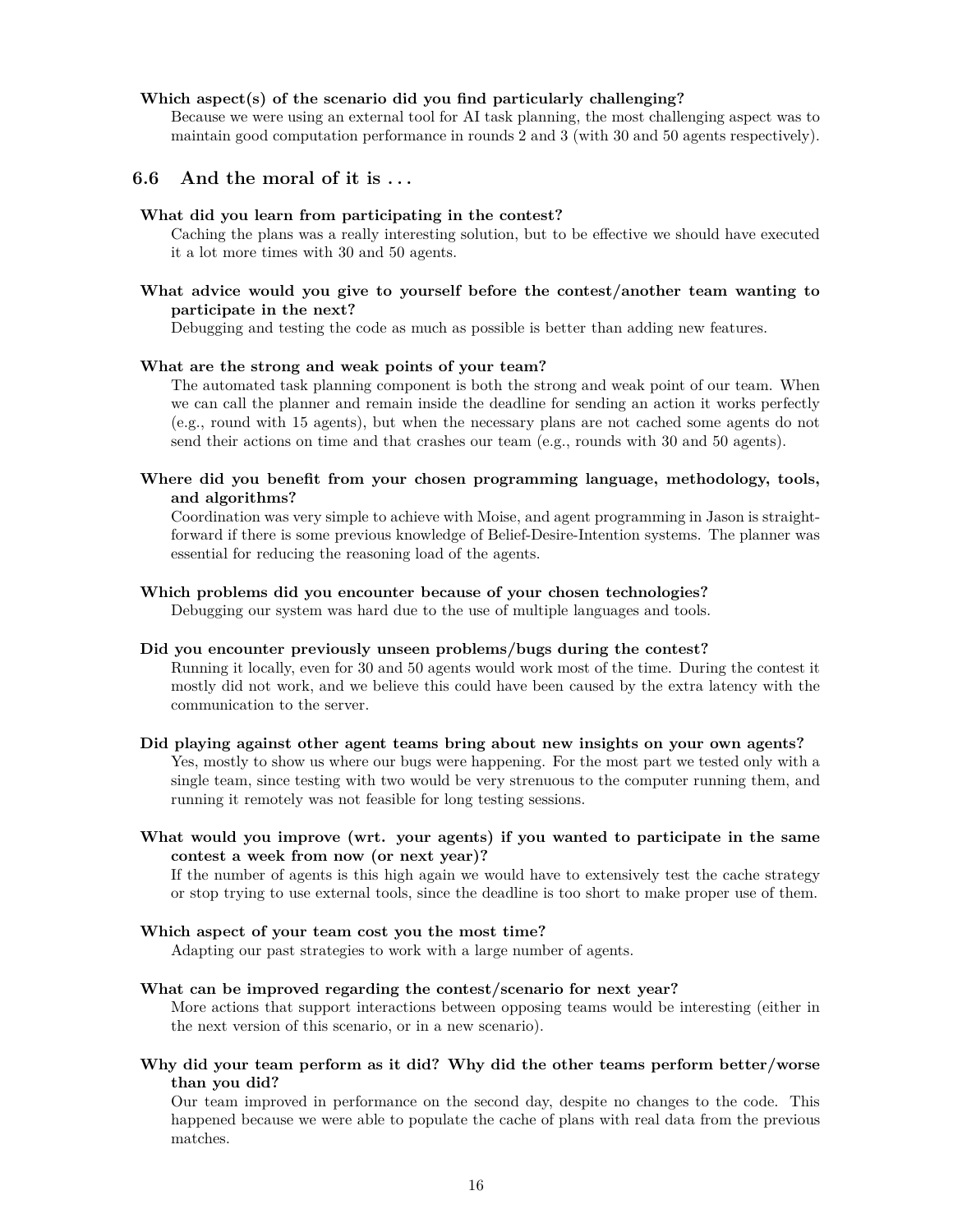### **If you participated in the "free-for-all" event after the contest, did you learn anything new about your agents from that?**

The more agents there are in the map the more problems and bugs we find.

# <span id="page-16-1"></span>**7 Conclusion**

In this paper we have described the new strategies that we developed to handle the extensions of the "Agents Assemble" scenario in the 15*th* MAPC. These strategies all contributed to our performance and resulted in our team (MLFC) obtaining 2*nd* place in the contest. The increase in the number of agents made it particularly hard to adapt our strategies, namely the use of the automated planners, since instead of up to 10 agents calling an instance of the planner (potentially in the same step), now we had to cope with up to 50 agents. The use of a plan cache was a very effective solution for this problem; however, we underestimated how much the cache could differ depending on the parameters of the round (15, 30, and 50 agents). The use of the new 'bully' role contributed a lot to keeping the score of opposing teams in check by delaying and sometimes even annulling their attempts at assembling blocks and delivering tasks.

Most of our tests were with 15 agents, which did not build a sufficient pool of cached plans for rounds with 30 and 50 agents. This was demonstrated by our poor performance in the first day, when many of our agents could not access a cached plan and had to call a new instance of the planner, and thus, overload the processor and subsequently missing its deadline to send an action to the server. A known issue of our base code is that if our agents miss their deadline (i.e., server registers no action), then it is very likely that they will stop responding and will require to be restarted. This in turn is cascaded into another known issue, which is that in order to restart one agent we have to restart the whole team. Therefore, future extensions of our team for this scenario should consider more extensive testing in rounds with 30 and 50 agents to build a better plan cache, add fault tolerance so that agents can recover if they miss their deadline for sending an action, and add a feature that allows individual agents to be reconnected in case they are not able to recover.

# <span id="page-16-0"></span>**References**

- [1] Tobias Ahlbrecht, Jürgen Dix, Niklas Fiekas, and Tabajara Krausburg. The multi-agent programming contest: A résumé. In Tobias Ahlbrecht, Jürgen Dix, Niklas Fiekas, and Tabajara Krausburg, editors, *The Multi-Agent Programming Contest 2019*, pages 3–27, Cham, 2020. Springer International Publishing.
- <span id="page-16-6"></span>[2] B.W. Boehm. Verifying and Validating Software Requirements and Design Specifications. *IEEE Software*, 1(1):75–88, January 1984.
- <span id="page-16-2"></span>[3] O. Boissier, R.H. Bordini, J. Hubner, and A. Ricci. *Multi-Agent Oriented Programming: Programming Multi-Agent Systems Using JaCaMo*. Intelligent Robotics and Autonomous Agents series. MIT Press, 2020.
- <span id="page-16-3"></span>[4] Olivier Boissier, Rafael H. Bordini, Jomi F. Hübner, Alessandro Ricci, and Andrea Santi. Multiagent oriented programming with JaCaMo. *Science of Computer Programming*, 2011.
- <span id="page-16-4"></span>[5] Rafael H. Bordini, Jomi Fred Hübner, and Michael Wooldridge. *Programming Multi-Agent Systems in AgentSpeak using Jason*. John Wiley & Sons, 2007.
- <span id="page-16-7"></span><span id="page-16-5"></span>[6] M. E. Bratman. *Intentions, Plans, and Practical Reason*. Harvard University Press, 1987.
- [7] Rafael C. Cardoso, Louise A. Dennis, Marie Farrell, Michael Fisher, and Matt Luckcuck. Towards Compositional Verification for Modular Robotic Systems. In *Second Workshop on Formal Methods for Autonomous Systems (FMAS2020)*, volume 329, pages 15–22. Electronic Proceedings in Theoretical Computer Science, December 2020.
- <span id="page-16-8"></span>[8] Rafael C. Cardoso, Marie Farrell, Matt Luckcuck, Angelo Ferrando, and Michael Fisher. Heterogeneous Verification of an Autonomous Curiosity Rover. In Ritchie Lee, Susmit Jha, Anastasia Mavridou, and Dimitra Giannakopoulou, editors, *NASA Formal Methods*, volume 12229, pages